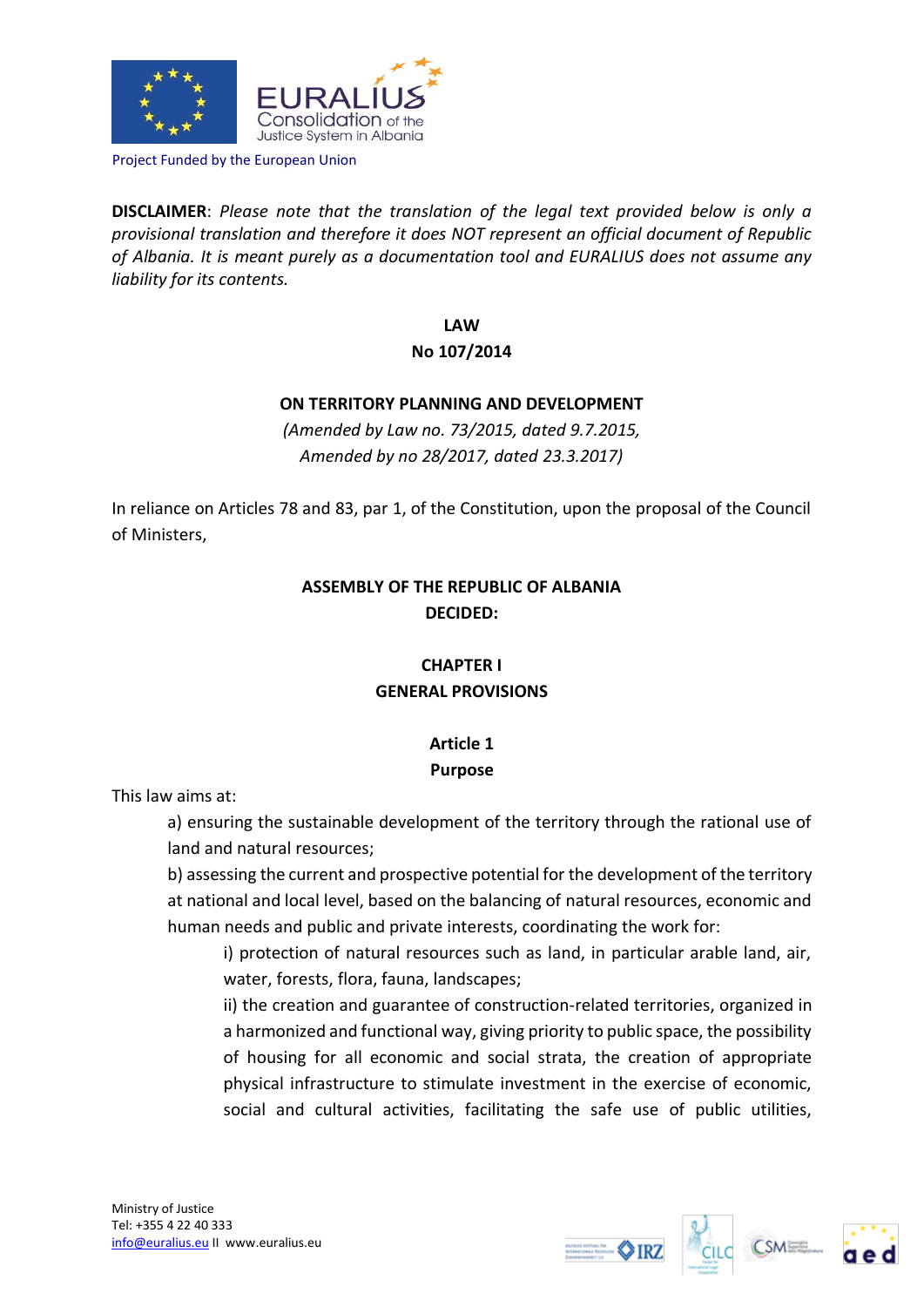commodities, transport, communication and infrastructure, including adapted territories;

iii) promoting economic, social and cultural life at the national and local level; iv) the provision of sufficient and especially vital supply sources;

v) guaranteeing the conditions for safety of life and public health, public order and national security;

(vi) promoting balanced regional development to ensure sustainable population distribution in the country on the basis of resources;

c) promoting appropriate actions for the protection, restoration and enhancement of the quality of natural and cultural heritage and for the conservation of biological diversity, protected areas, natural monuments, sensitive environmental and landscape areas;

ç) enabling the right to use and develop the property, in accordance with the planning documents and according to the environmental legislation in force;

d) creating suitable conditions and equal opportunities and rights for housing, economic and social activity for all social categories, economic and social cohesion and enjoyment of property rights;

dh) Ensuring that national and local planning authorities draft and regularly update planning documents, in accordance with market requirements and social needs;

e) Ensuring that planning authorities co-ordinate their planning activities to promote harmonized and integrated territorial planning.

# **Article 2**

#### **Scope**

The purpose of this law is to determine the basic principles, responsibilities and rules for the planning and development of the territory in the Republic of Albania.

### **Article 3**

### **Definitions**

*(Par 1, 33, 38 amended and par 39/1, 44/1 added by Law no 28/2017, dated 23.3.2017)*

In this law, the following terms have these meanings:

1. "The National Territorial Planning Agency (NTPA)" is an institution with planning responsibilities within the ministry responsible for territorial planning issues.

2. "Planning Authorities" are the public bodies and institutions that have responsibility for the planning and development of the territory, in accordance with Article 5 of this Law.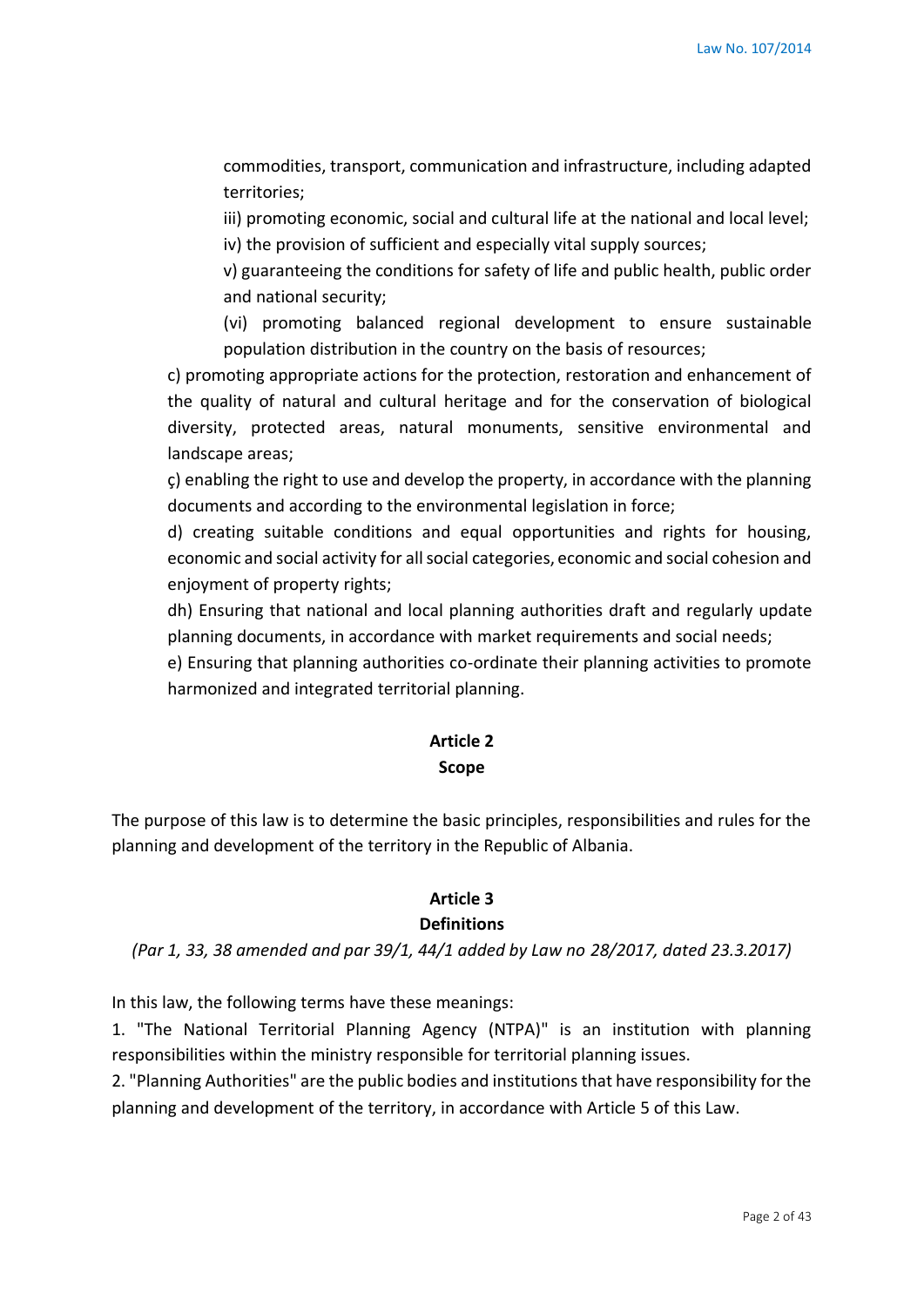3. "Construction Inspection Authorities" are the bodies defined in the construction inspection legislation.

4. "Merging for Development Purposes" is the merging of two or more parcels into a single one, for development purposes, in accordance with the definitions provided for in this Law, by-laws for its implementation and planning documents.

5. "GIS state-run database" is a summary of all territorial planning documents, according to the definition of geo-spatial data legislation, in accordance with the principles of GIS and the individual layers of maps prepared using digital media.

6. "Utilisation Certificate" is an official document issued by the responsible authority upon the approval of the application, which certifies that the construction is in compliance with the conditions of the construction permit and that the works carried out and the construction are suitable for use.

7. "Issues, Areas and Objects of National Importance in Territorial Planning" are those issues, areas and objects that are united or linked to state or national interests.

8. "Preliminary declaration of works performance" is a statement filed with the responsible planning authority for works that do not require the issuance of a construction permit, according to the provisions of this law and bylaws issued for its implementation.

9. "Planning Documents" are official planning documents that are drafted and implemented in the territory at central and local level, in accordance with Article 16 of this Law.

10. "Right to Development" is the legal right to develop a parcel and / or an area, in accordance with planning and development control documents. The right to development is distinct from the ownership right and is awarded by the local planning authority, which has the authority to regulate the use of land under its jurisdiction, in accordance with the applicable legal provisions. Development rights can be maintained by the landowner, exchanged or sold.

11. "Public Infrastructure" shall mean the entirety of existing or planned networks, installations and constructions as well as public spaces aimed at the realization of public services in the areas of transport, energy, water management, electronic communications, education, health, waste management and environmental protection, natural and cultural resources management, national, civil and fire protection, and other similar areas benefiting the public. Public infrastructure has a national or local character and is put in place with public or private investment.

12. "Request for Development" is a request filed with the responsible planning authority for construction and work permits, which contains the documentation specified in this law and bylaws for its implementation.

13. 'The National Territorial Council (NTC)' is a collegial body that functions within the Council of Ministers and is chaired by the Prime Minister.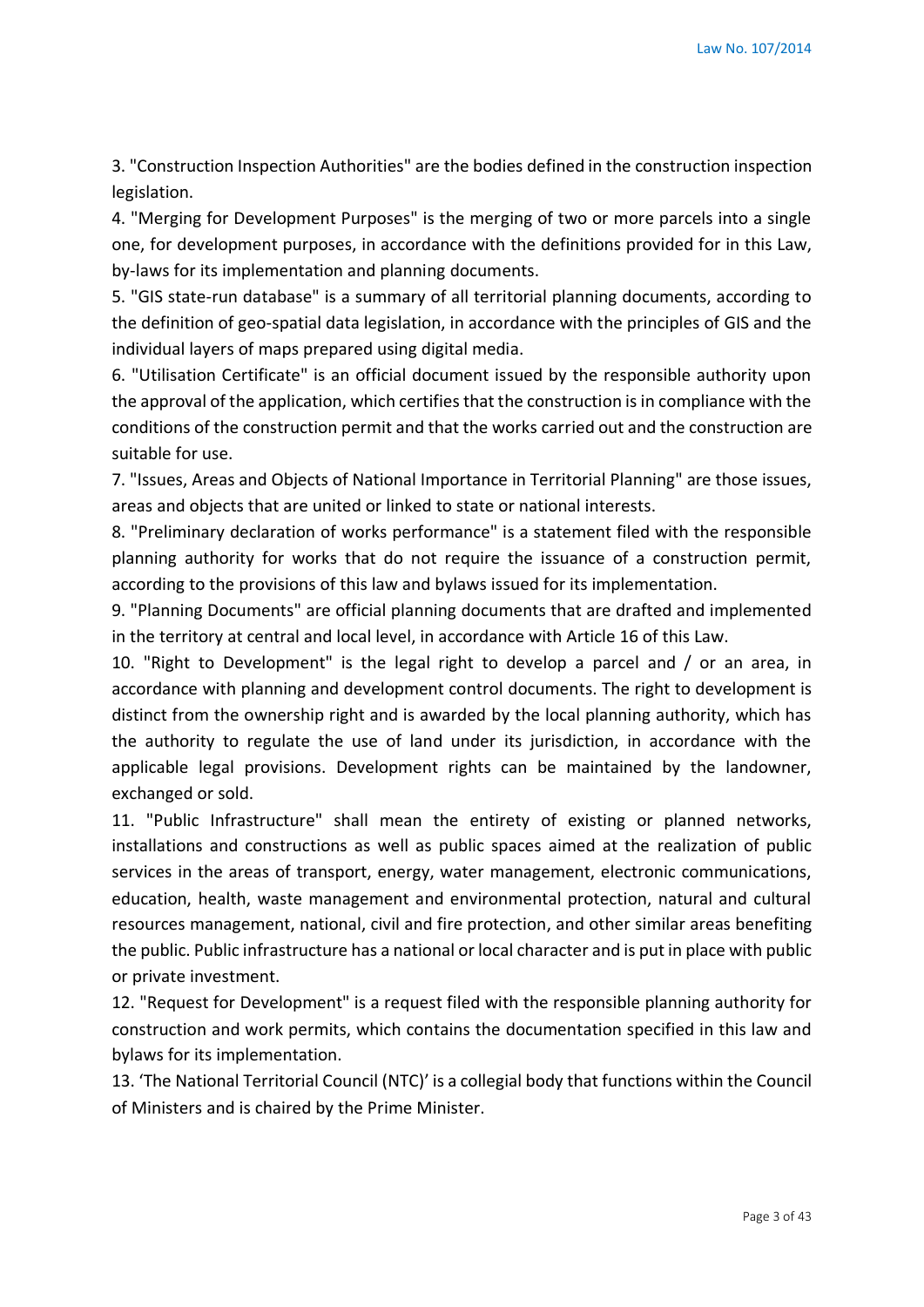14. "Development Control" is the process under which the responsible planning authority assesses and decides whether a development request, a request for construction, a work or construction complies with approved planning, development and development control documents, the construction code and the requirements of the legislation in force.

15. "Development Conditions" are the conditions set out in the detailed local plan or, in the absence of the general local plan and, in the absence of both, designated by the planning authority serving as the basis for compiling the necessary documentation for the provision with construction permit.

16. "Construction permit" is the act of approval of the request for construction permits and permitting the respective works.

17. "Development permit" is the act of defining the development conditions for a given parcel/property, which serves as the basis for obtaining a building permit.

18. "Tacit approval" means the act of obtaining the right to develop, carry out works or use the building without the approval of the planning authority if the approval or refusal of the request has not been issued within the time limit provided by the relevant provisions of this law.

19. "Traditional means of information" are:

a) electronic register;

b) electronic mail;

c) a public announcement, which is displayed at the planning authority's premises and in other areas that are widely accessible by the public;

ç) announcement in national or local electronic media;

d) publication in newspapers of local government or in the two most widely read newspapers at the national level.

20. "Construction" is any building that is being built or installed in the territory, with fixed or temporary placement, and which takes place under and / or on the ground.

21. "Construction / work without permission" means those processes and / or construction works carried out in the absence of a construction permit, a preliminary declaration for the completion of works or carried out under the circumstances of an abrogated permit.

22. "Construction in violation of the permit" are works and / or constructions carried out in violation of the technical and / or legal conditions and criteria of the permit, despite accomplishing additional works and volumes in construction.

23. "Subdivision for Development Purposes" is the division of a parcel into two or more parcels for development purposes, in accordance with the manner set out in this law, by-laws for its implementation and planning documents.

24. "Territorial structural units" are the smallest areas in which the administrative territory of a local unit of first level is allocated for development purposes. Structural units are created in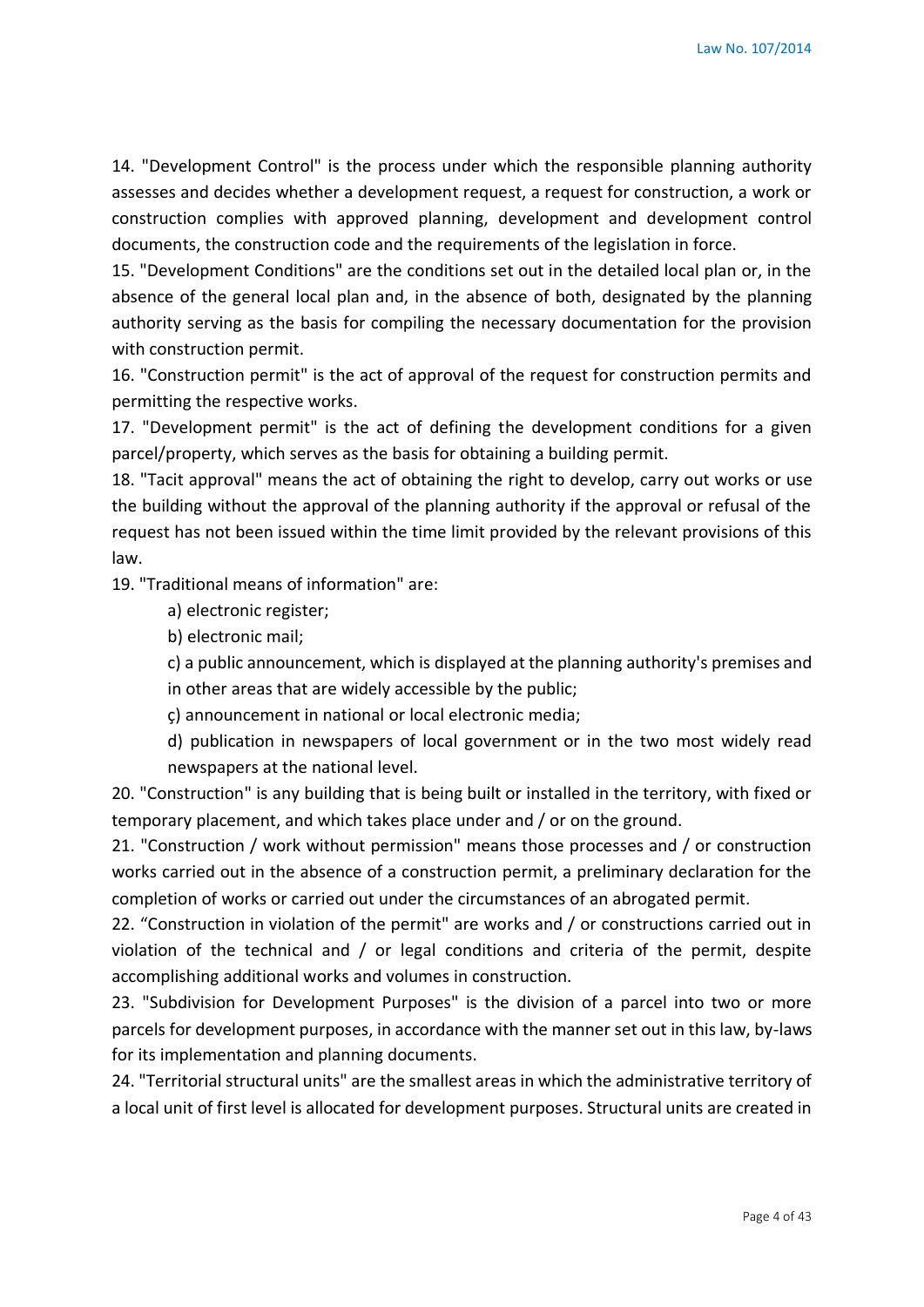the local planning process and have uniform development conditions, which are disaggregated at the parcel level, according to the definitions of the general local plan and / or development documents, in accordance with the provisions of this law.

25. "Public Notice" means the prior notification to the interested parties and / or the public, conducted in sufficient time, through one or more of the traditional means of information, with a view to informing the interested parties of the time, place and purpose of the public meeting, according to this law.

26. "Interested Party" means any natural or legal person or state authority or body whose lawful rights or interests, be those individuals or jointly, are likely to be affected by a planning, development or control document of development.

27. "Parcel" is the land area identified by the cadastral parcel number and registered in the immovable property register.

28. "Land Use" is the use of land and structures, as provided in planning documents.

29. "Detailed Local Plan" is the document detailing the definitions of the overall local plan at the level of one or several structural units and specifying the conditions for the development of an area through building permits.

30. "Simplified Procedure" means the procedure, which aims to shorten the timelines of the planning process of planning documents, in accordance with the provisions of this law.

31. "Draft acts" are draft decisions of planning authorities and project planning and development planning projects prior to being approved by the relevant authority.

32. "Works or construction works" is any measure or process for accomplishing construction. 33. The "National Territorial Planning Register", hereunder the register, is the state database, according to the definition of the relevant legislation, in which the national and local authorities independently register the data on the territory, the planning documents, under adoption process or already adopted, together with legal rights or limitations deriving from them, as well as studies or other materials in the function of planning and of interest to the public, according to the provisions of the applicable legislation.

34. "Repair" means works intended to restore a building to acceptable conditions by repairing, replacing, or repairing damaged or degraded parts.

35. "Planning Regulation" is a regulation approved by the Council of Ministers decision, which sets unified rules for the content and structure of planning documents, according to Chapter II of this law.

36. "Development Regulation" is a regulation adopted by a Council of Ministers decision defining detailed conditions and procedures for the implementation of development management instruments and the content, structure and procedure for approving development control documents, according to Chapter III of this law.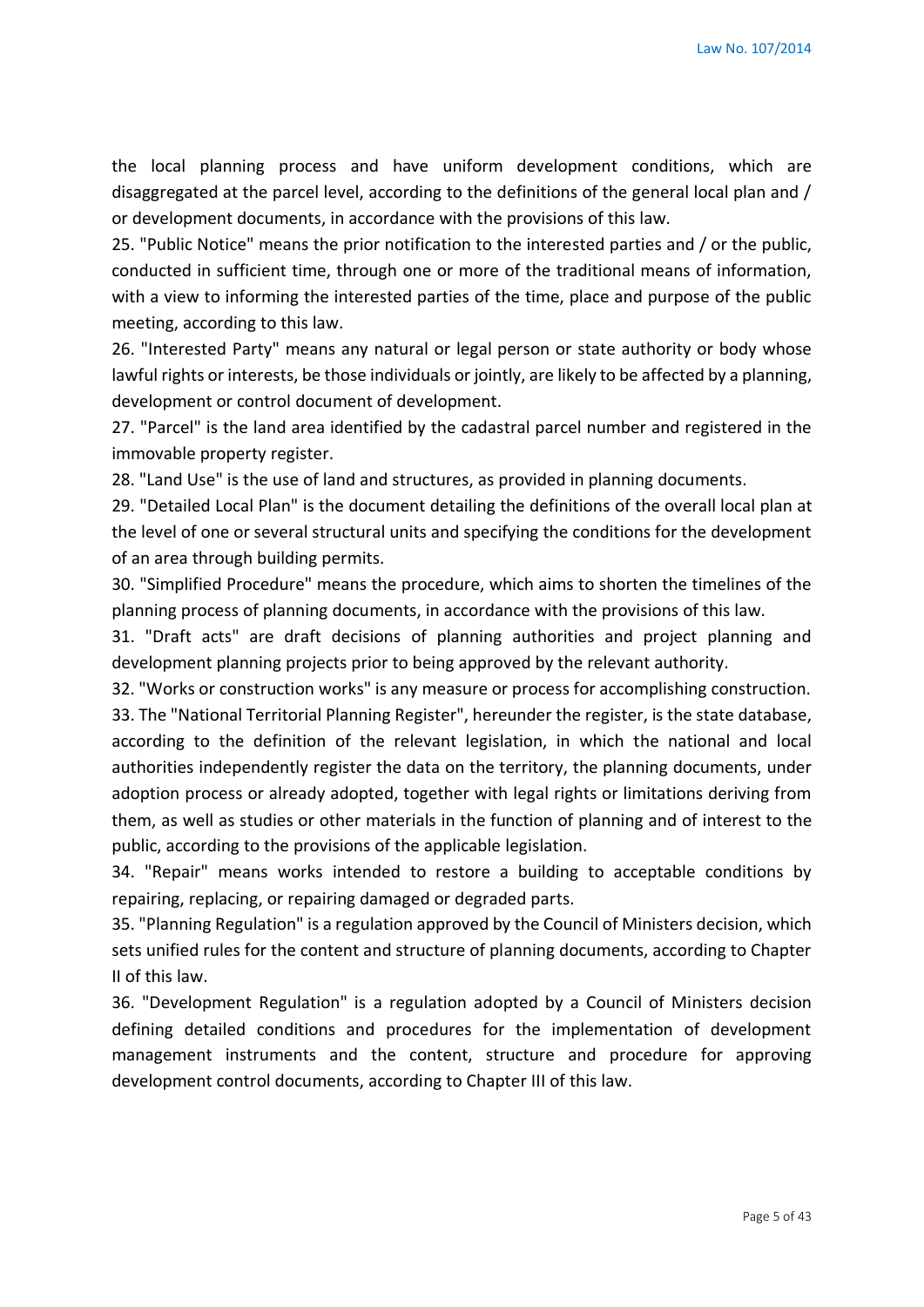37. "Construction Regulation" is a regulation adopted by a Council of Ministers decision defining the mandatory basic technical norms and conditions to guarantee the sustainability of structures, emergency spaces, adequate lighting and ventilation, energy conservation and life safety, in connection with new facilities and existing ones, to protect the public health, safety and general well-being of residents, as well as to adapt the spaces for use by persons with disabilities. The Regulation is based on international standards and includes technical standards tailored for Albania.

38. "Regulation of the National Territorial Planning Register" is the regulation adopted by the Council of Ministers decision, which sets out the rules for the administration and maintenance of the data as well as the obligations of public authorities and other natural and legal persons concerning the maintenance and delivery of documents and data in the register.

39. "Geographic Information System (GIS)" is the system defined and regulated by geospatial information legislation.

39/1. "Electronic Permits System" is the integrated system of software and electronic equipment used for processing and storage (including digital processing) of electronic data and documents, for conducting application procedures and processing of applications for permits in the construction field, according to the legislation in force.

40. "Public meeting" means an open, organized, appropriate and timely meeting with a reasonable notice from the planning authority, which through the public notice invites citizens, experts and interested parties to submit their remarks, comments or suggestions on the draft act of the planning, development or development control document prior to the finalization of the planning, development or development control document provided for by this law by the relevant authority.

41. "National territory" means the geographic, land, underground, water-, and airspace that is limited by the state border of the Republic of Albania, according to the legislation in force; 42. "Local Territory" means the geographic, land, underground, water-, and airspace that matches the administrative territorial divisions of the local government units, according to the legislation in force.

43. "Remark" is the contesting opinion to the proposed solutions in the draft act document of planning, development or development control or a claim for non-compliance with legal or sub-legal provisions in the planning process.

44. "Zone" is a part of the territory, with specific or common, existing or planned properties or uses of land and buildings within it, according to land use regulations. The zone may or may not coincide with one or more structural units of the territory.

44/1. "Development Zone" is the territory in the function of the development process, part of a structural unit, as defined in the detailed local plan.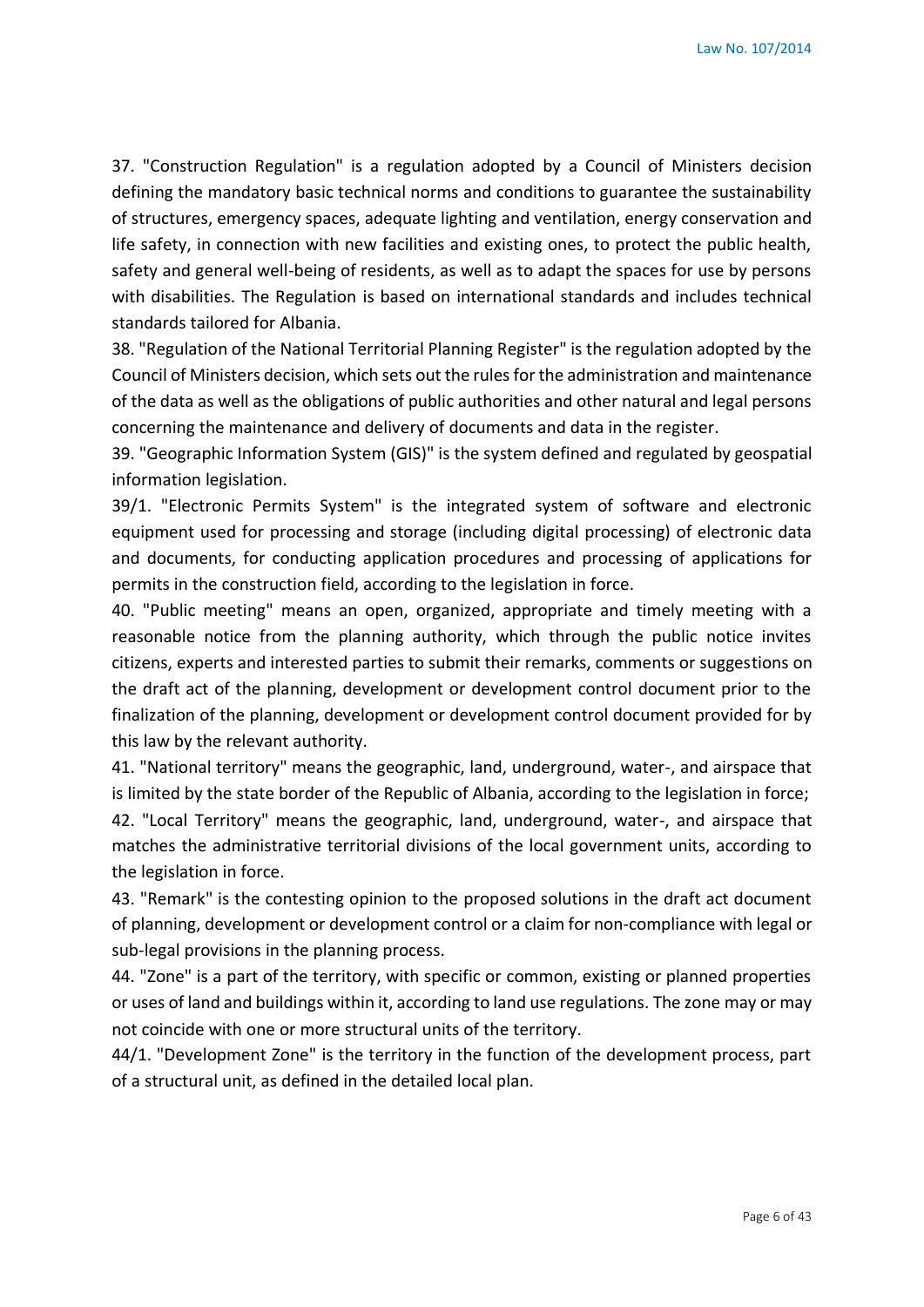45. "Development" is the process of changing the territory through new constructions or altering existing constructions.

# **Article 4 Principles**

Territorial planning is based on these principles:

a) development must be sustainable and guarantee generational needs for social equity, economic development and environmental protection;

b) the development of the territory is a matter of national importance; it must be fair and the value created must be acquired and absorbed by the society that creates it;

c) planning should harmonize public, private, national and local interests;

ç) development should be guided by planning, which is mandatory for all planning authorities under this law;

d) the principles and values of the planning documents should have continuity even after their change;

dh) Transparency should accompany the planning and development control processes;

e) one-stop service;

ë) tacit conduct is approval;

f) planning should take into account the characteristics of the context of the developing territory;

g) decentralization and subsidiarity;

gj) harmonization with the European Union's approach in the field of territorial planning and development, as well as environmental criteria, conservation of biodiversity and protected areas;

h) development should be based on comprehensive planning and design, guaranteeing equal and fair conditions for all beings, regardless of the needs and characteristics of each;

i) planning and development should ensure the elimination of barriers for the safe, equitable and independent use of spaces by all persons, including those with disabilities or special groups, for which technical solutions or special equipment are needed;

j) the hierarchy of plans;

k) the distribution of development rights should be fair and based on the principle of proportionality;

l) compulsory insurance of buildings, civil and professional liability in construction;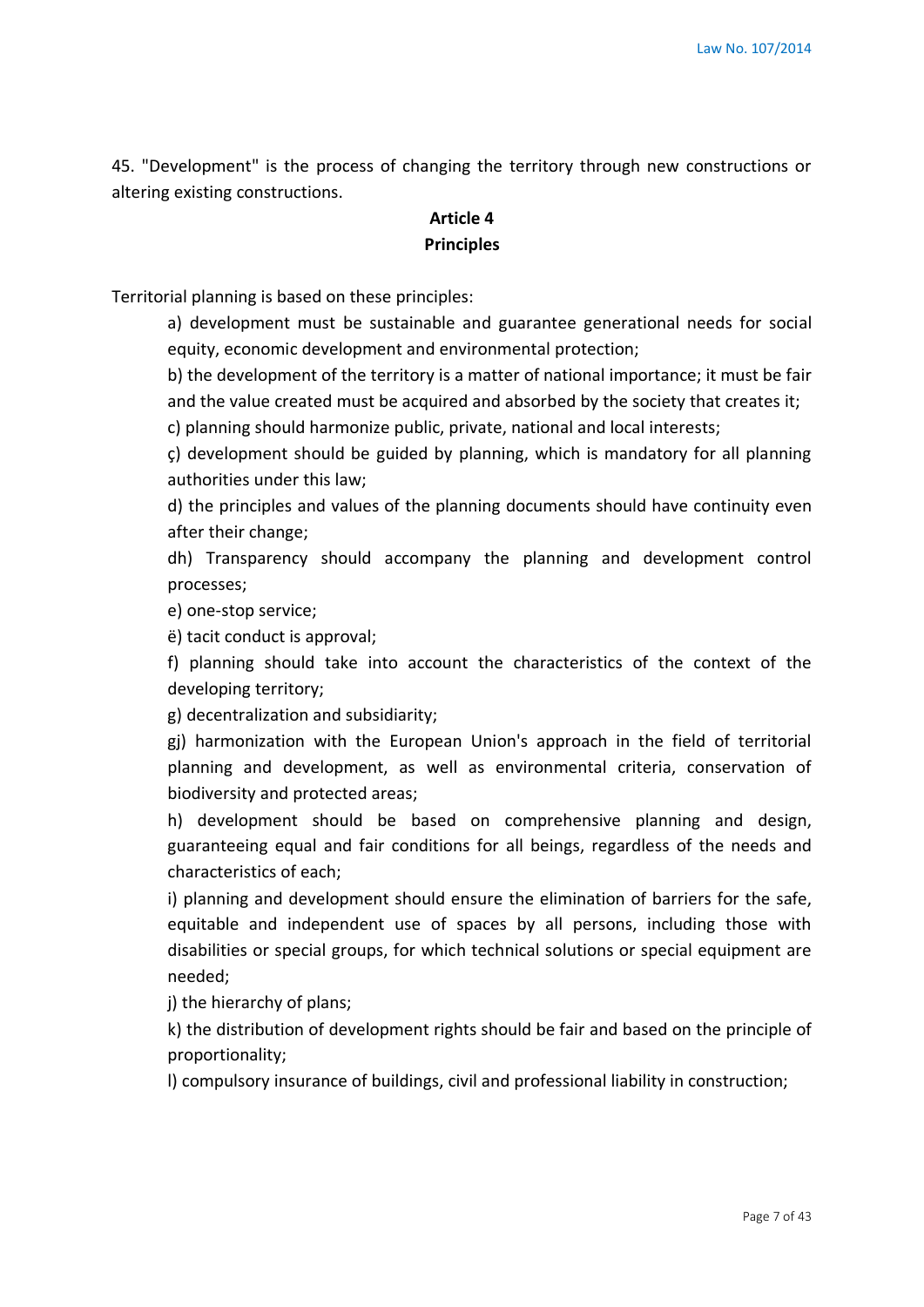ll) ensuring access and public participation in drafting planning and development control documents;

m) integrated planning system.

#### **Article 4/1**

#### **Public space**

#### *(Added by Law no 73/2015, dated 09/07/2015)*

1. Public space is the outer space, such as a pavement, a street, a square, a garden, a park and the like, to serve the community, where management can be public and / or private. Public space includes public passageways and environments that are open to the public or to public service, regardless of the legal regime of land and beyond the definition of public property, according to law no 8743, dated 22.2.2001, "On Immovable Property of the State".

2. Public authorities, on their own or in partnership with the private sector, create public space through the construction of public infrastructure, as defined in Article 3 of Law no. 107/2014, for greening, transport, social, educational, recreational and / or creative activities, according to specific rules, conditions and standards.

3. Local planning authorities are obliged to provide protection, maintenance and improvement of public spaces, at their own expense, including in private property, without prejudice to the right of owners to develop them until the moment of their development.

4. Public activities are allowed to carry out activities that are consistent with the purpose of their creation.

5. The Council of Ministers shall, by decision, define the rules, conditions and procedures for the use and management of public space.

# **CHAPTER II PLANNING**

#### **SECTION I**

#### **TERRITORY PLANNING AUTHORITIES AND THEIR RESPONSIBILITIES**

# **Article 5 Responsible authorities**

The authorities responsible for territorial planning are:

1.1. At the central level:

a) Council of Ministers;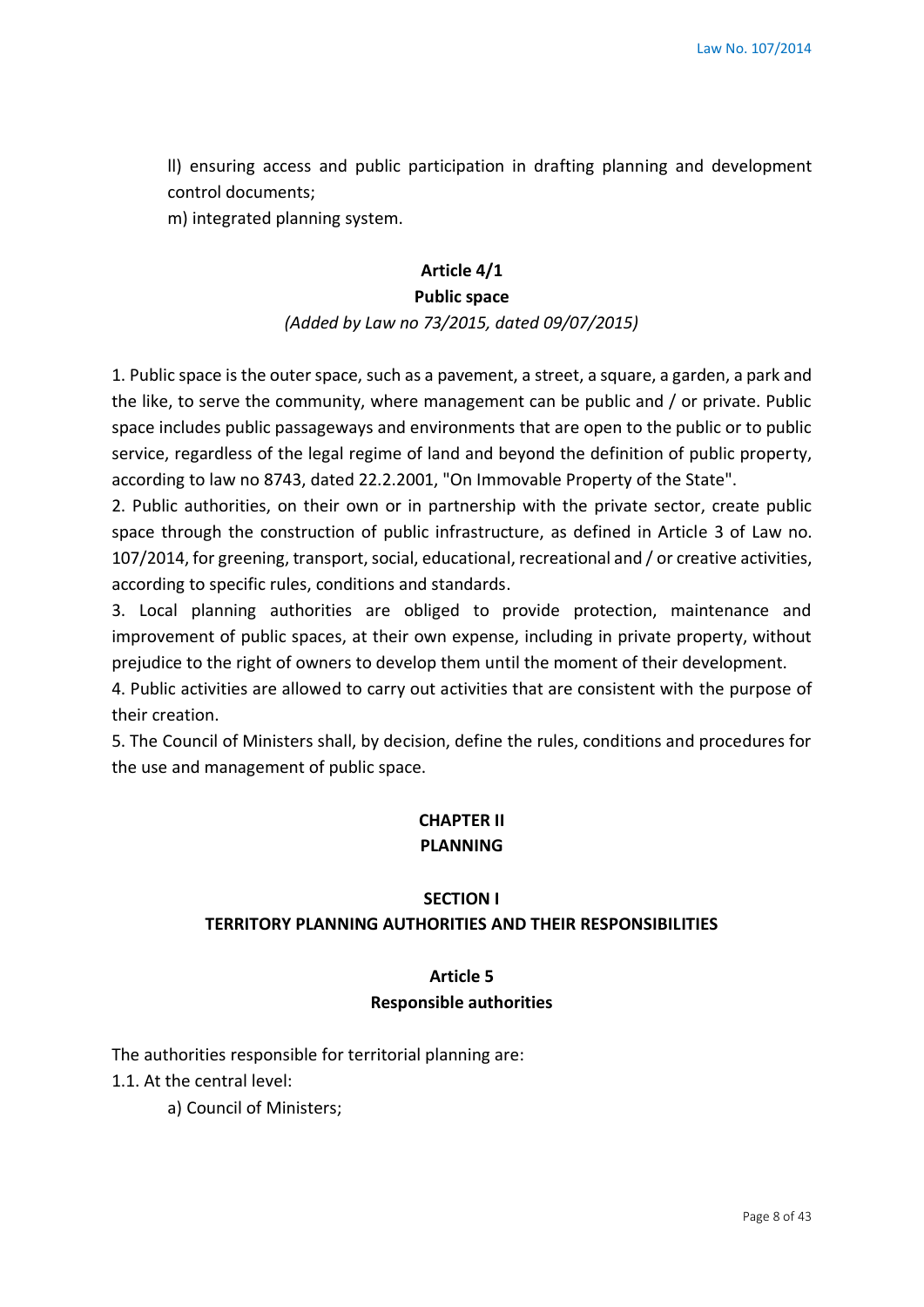b) National Territorial Council;

c) ministry responsible for territorial planning and development issues.

1.2. At the district level:

a) the regional council.

1.3. At the municipal level:

a) the municipal council;

b) the mayor.

#### **Article 6**

#### **Council of Ministers Responsibilities**

*(Amended letter 'b' of par 6 by law no 73/2015, dated 09/07/2015)*

1. The Council of Ministers, in accordance with the provisions of this law, is responsible for allocating financial means for:

a) the drafting the General Territorial Plan;

b) drafting sectoral plans and detailed plans for areas of national importance;

c) detailing the General Territorial Plan through drafting the overall local plans;

ç) the implementation of goals, objectives and action measures, as set out in sector plans and detailed plans for areas of national importance;

d) maintenance of integrated planning database - National Territorial Planning Register.

2. The Council of Ministers is responsible for:

a) the adoption of the National Territorial General Plan (NTGP);

b) the approval of the regulation of planning, development, construction, regulation of the National Territorial Planning Register as well as of other documents according to the definitions of this law;

c) Encouraging the drafting of national and local planning documents by the relevant planning authorities;

ç) Support the development of the necessary human and professional resources at central and local level for territorial planning, control of development and administration of the National Territorial Planning Register;

d) Approval of sub-legal acts determined by this law.

3. The Council of Ministers shall, on an annual basis, get acquainted with the Monitoring Report on the implementation of the goals and objectives stated in the Territorial General Plan, the national sectoral plans and the detailed plans for areas of national importance, and take appropriate measures as appropriate.

4. The Council of Ministers regularly coordinates and harmonises the sectoral policies and strategies of the respective ministries.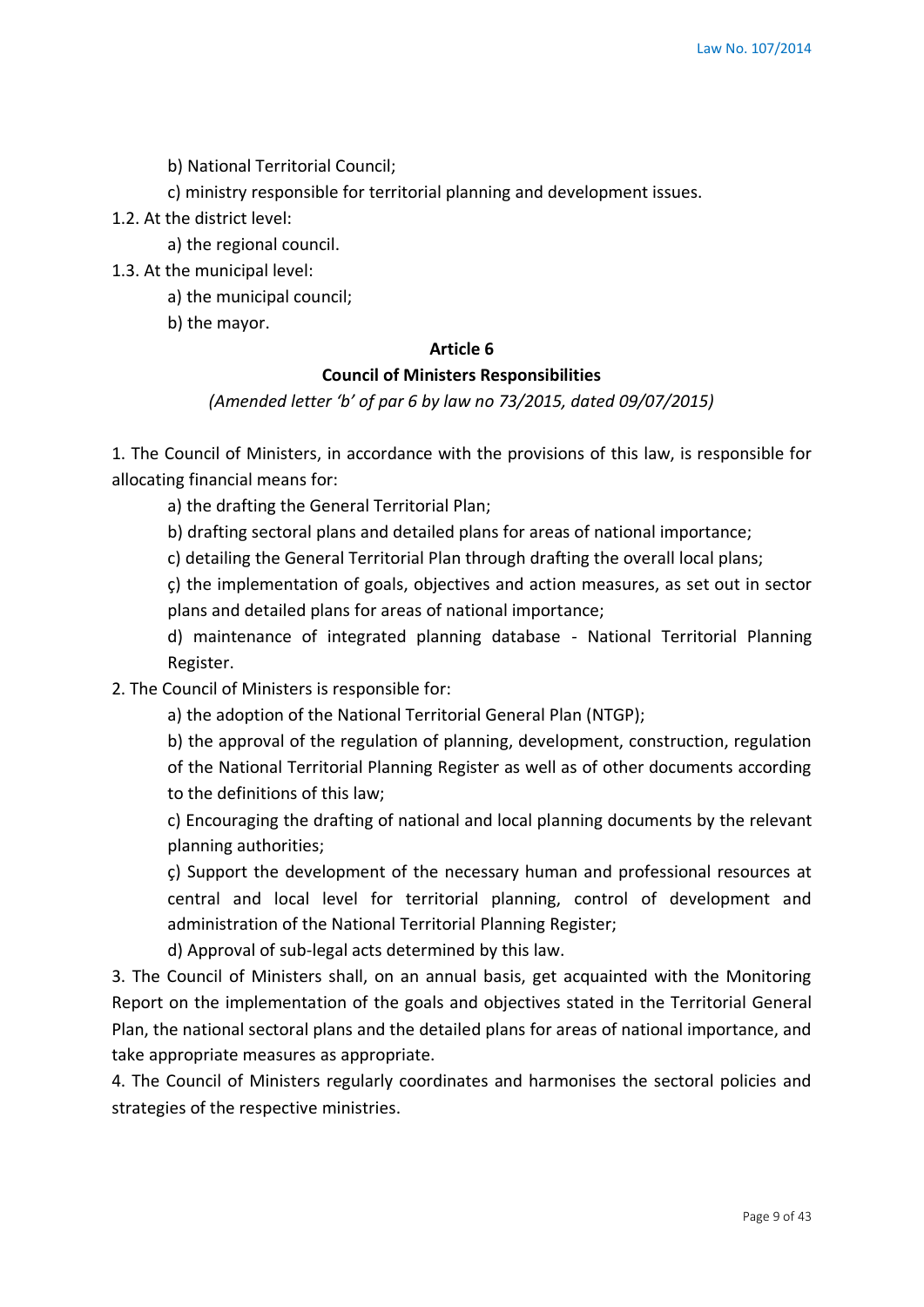5. The Council of Ministers co-ordinates the collection of reports on the strategic development of each sector, according to the scope of responsibility of each ministry. These reports are submitted to the ministry responsible for territorial planning and development issues within 6 months of the start of the process of drafting or reviewing the General Territorial Plan.

6. The Council of Ministers shall, by by-law acts, provide:

a) the composition of the National Territorial Council and the remuneration of its members;

b) the rules for the organization and functioning of the National Territorial Planning Agency, the number of employees, the salaries and remuneration levels and the employees of this agency, in accordance with the legislation in force. The labour relations of the employees of the Agency are regulated by the Labour Code of the Republic of Albania

#### **Article 7**

### **Responsibilities of the National Territorial Council**

*(added second paragraph by law no 73/2015, dated 09/07/2015)*

1. The National Council of Territory shall have the following competencies:

a) Decides the approval or amended approval, modifies or postpones for subsequent review the 8 planning documents required for approval by planning authorities, as defined by this law;

b) decides on the approval of sectoral planning documents, determined by special legislation, and having effects on the territory;

c) Determines the national importance of a territory, area or building in the planning of the territory, and approves the detailed plans for areas of national importance, when provided for by the General National Territorial Plan (GNTP).

2. At the National Territorial Council is the technical secretariat of this council, which has the responsibility:

a) to organize meetings of the NTC;

b) to prepare the documentation that is being considered in the field of planning and development of the territory;

c) to administer the aforementioned documentation.

The rules for the organization and functioning of the structure that will act as the technical secretariat, the number of employees, the salaries and remuneration levels and their working relations are approved by a decision of the Council of Ministers, upon the proposal of the Minister in charge of planning and development matters of the territory.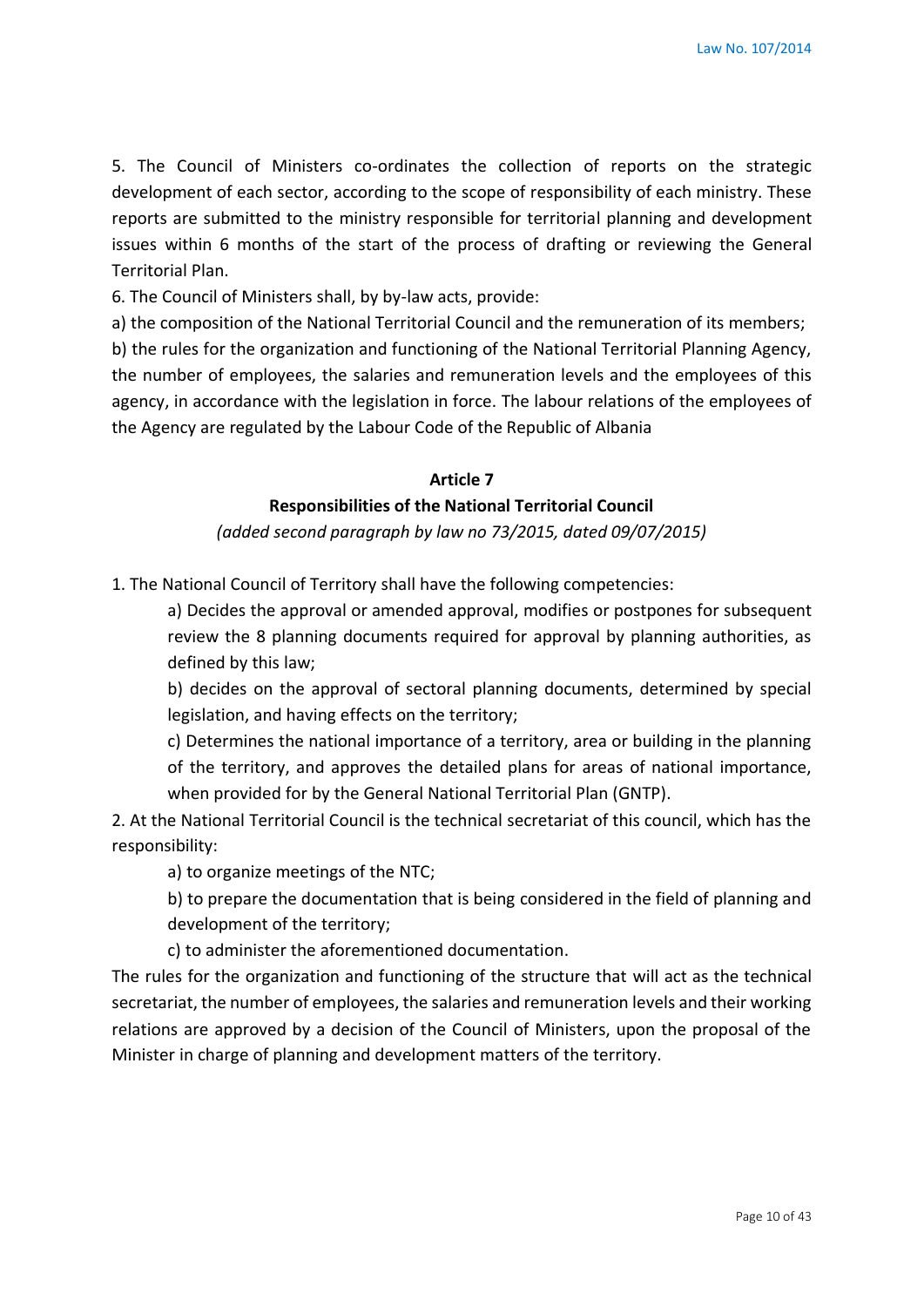#### **Article 8**

#### **Responsibilities of the line ministry for planning and development**

1. The Ministry, in accordance with the provisions of this law, is responsible for:

a) preparation of territorial planning and development policies;

b) drafting the legal framework for territorial planning and development;

c) taking the initiative and coordinating the work for the drafting of the General Territorial Plan, as well as for its revision;

ç) Taking the initiative, as appropriate, and coordinating the work for drafting detailed plans for areas of national importance, as well as for their revision;

d) coordinating the objectives of central planning authorities in the Territorial General Plan and detailed plans for areas of national importance;

dh) conducting studies and assessments in the field of territorial planning and development. In conclusion, it submits to the Council of Ministers for review and approval measures for improving the relevant legal framework and improving the progress of the General Territorial Plan detailing;

e) drafting of a construction regulation based on proposals given by other ministries for building regulations of respective sectors;

ė) supporting national and international cooperation in the field of territorial planning;

f) Encouraging and supporting initiatives and programs to improve the professional and technical qualities of planning authorities.

2. All public institutions at central and local level are obliged to assist the ministry with supporting documents of the various sectors needed for the preparation of the Territorial General Plan and detailed plans for areas of national importance.

3. For drafting territorial planning documents, the ministry can be granted donations from national and international institutions, in addition to the financial resources allocated by the Council of Ministers.

### **Article 9**

### **Responsibilities of the National Territorial Planning Agency**

*(Repealed par 4, by law no 73/2015, dated 09/07/2015, amended letter 'dh' of par 1 by law no 28/2017, dated 23/03/2017)*

1. The National Territorial Planning Agency, in accordance with the provisions of this law, is responsible for:

a) to coordinate, in general, the processes of drafting territorial planning documents, which are undertaken by the planning authorities at the central and local level;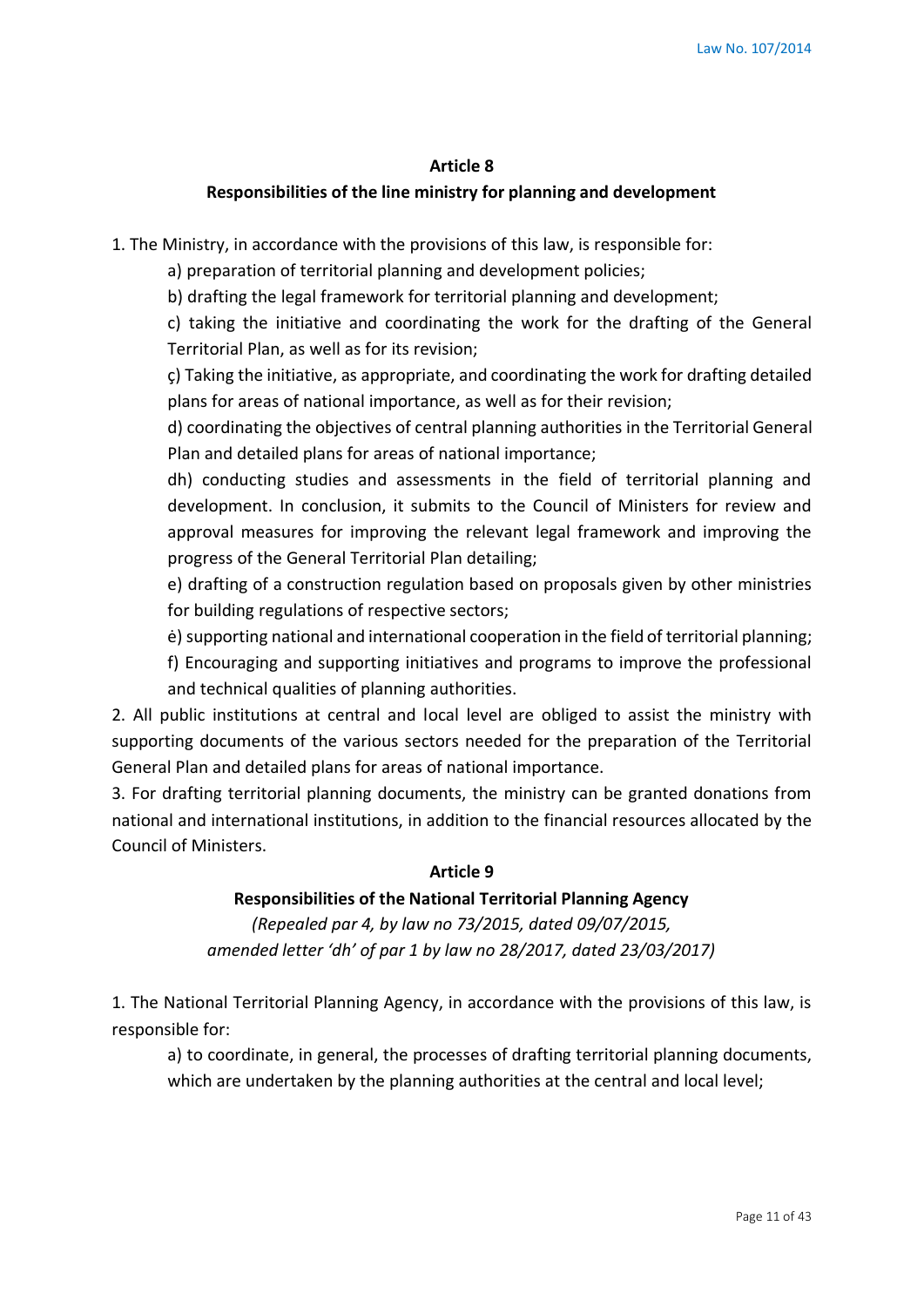b) to support horizontal coordination between national planning authorities during sectoral planning processes or in the process of drafting detailed plans for areas of national importance with a view to harmonizing the treatment of issues of national importance, of different fields and sectors;

c) to support vertical coordination between national and local planning authorities during planning processes at the local level with a view to harmonizing the handling of issues of national and local importance in the field of territorial planning;

d) to propose to the Council of Ministers, through the minister responsible for territorial planning issues, the revision of acts or the drafting of new by-laws pursuant to this law;

d) Organizing, administering and maintaining an integrated database of territorial planning - National Territorial Planning Register - with all central and local level planning documents that have entered into the approval process or have been approved by the authorities as well as other additional data, which relate to the planning of the territory;

f) to check the compliance of acts published in the register with the laws and the planning documents in force;

e) to develop training for the public and private sector that exercise professional activities in the field of territorial planning, for the implementation of this law and related by-laws;

ë) to support national and international cooperation in the field of territorial planning; f) to inform the public about the territorial planning processes;

g) to encourage and ensure that public participation is guaranteed during the process of drafting and implementing planning documents.

2. The NTPA ensures that the drafting of territorial planning documents and development control at the central and local level is in accordance with the provisions of this law, by providing technical assistance to the authorities responsible for territorial planning by:

a) Providing basic electronic data and technical land area planning norms to be used when designing planning documents at national and local level;

b) developing training on the use of basic electronic data and technical territorial planning norms before the planning documents are started;

c) Coordinating the assessment of the compatibility of planning documents under consideration with the National General Plan and other national plans, based on the hierarchy of planning documents, as well as their control with basic electronic data and technical planning norms. The following, through official communication, notifies the responsible authority for: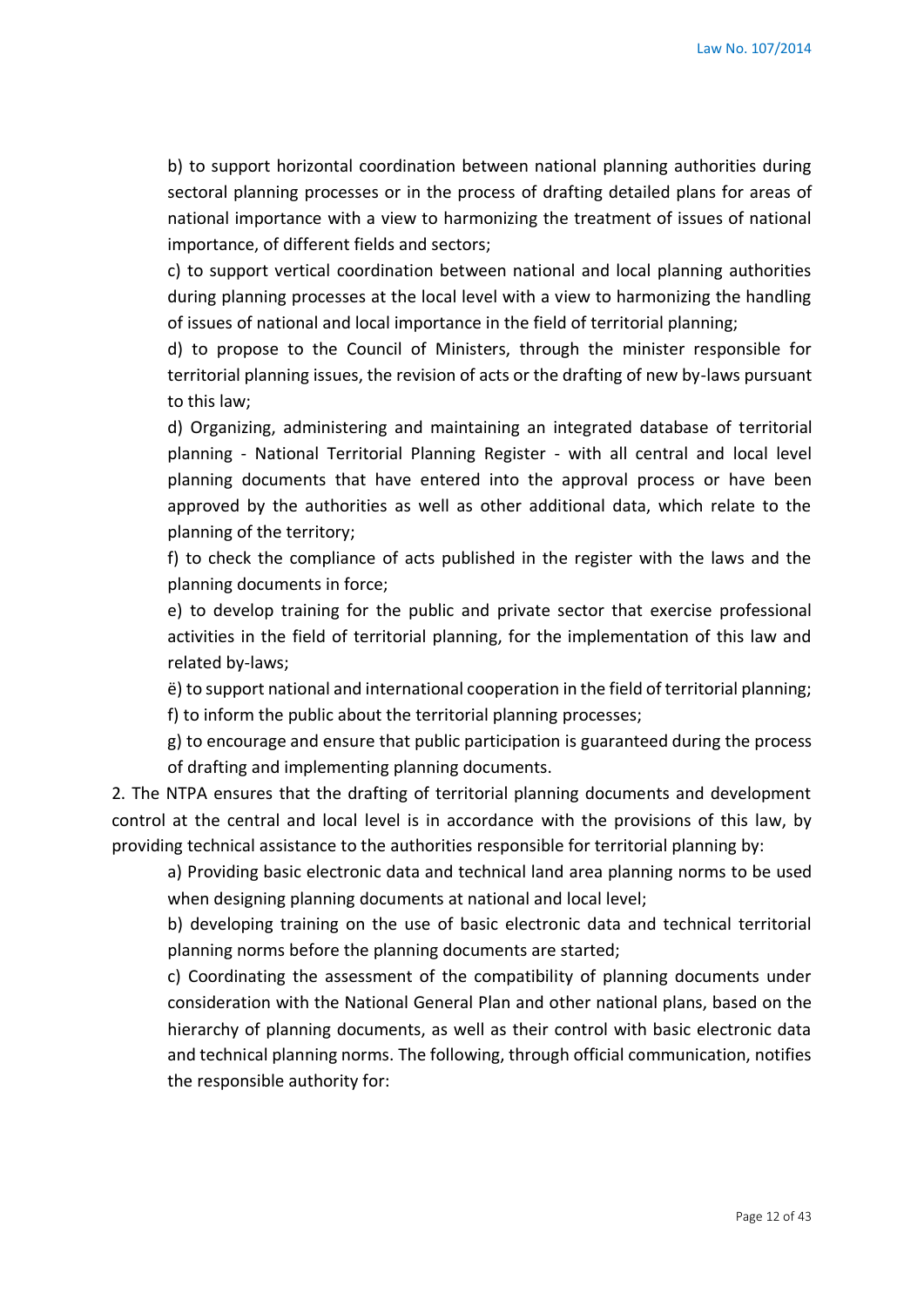i) the compliance of the planning document and its passing for approval to the NCT;

ii) Request for amendments to the planning document;

iii) the compliance of the amended planning document completed and its passing for approval to the NCT;

d) prepare and publish methodological manuals for territorial planning;

d) draft and distribute technical standards of administration of the National Territorial Planning Register as defined by this law;

dh) directly support planning authorities for the way of registering and administering the data in the register independently;

e) develop training to improve their professional and technical qualities through training and direct assistance.

3. The NTPA is responsible for preparing:

a) Studies on the Integrated Planning System in the Republic of Albania, and to propose to the NCT and the Council of Ministers, through the Minister responsible for territorial planning issues, the necessary measures for the sustainable development of the territory;

b) Monitoring Report on the Implementation of Goals and Objectives stated in the Territorial General Plan and detailed plans for areas of national importance on an annual basis;

c) proposals to the Minister responsible for territorial planning issues, to undertake planning processes or other necessary measures;

ç) Proposals for the National Territorial Council to determine the national importance of a matter, area or facility.

4. Repealed.

5. The NTPA assumes other responsibilities, explicitly provided for in this law, in other laws and by-laws.

#### **Article 10**

#### **Responsibilities of other ministries**

1. Ministries are responsible for:

a) drafting national planning documents for the sectors of responsibility in which they operate;

b) proposing building regulations, or chapters related to the area of responsibility, to ensure the safety and quality of life and public health;

c) taking measures for the implementation of national planning and development documents;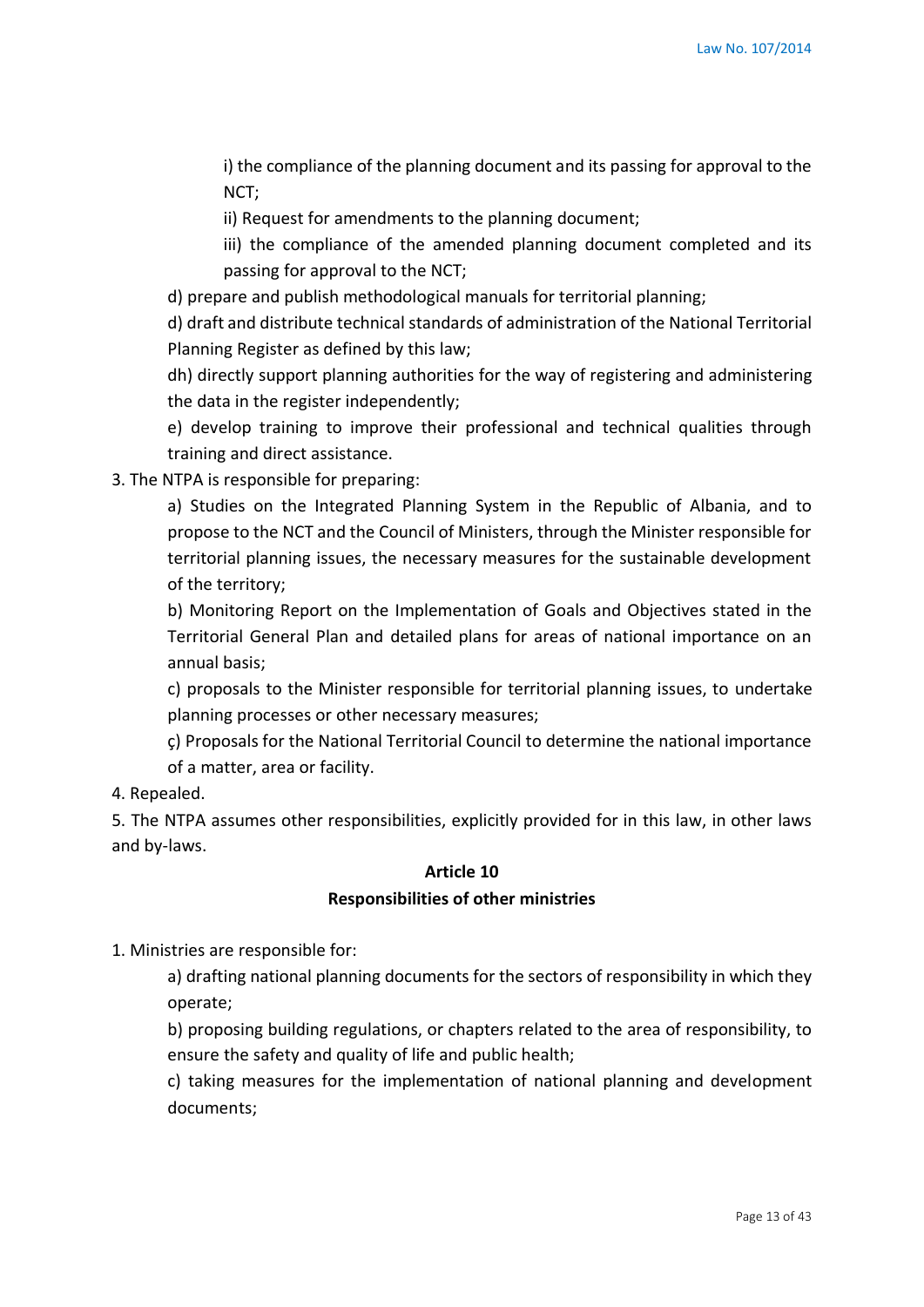ç) Supporting the drafting of local planning documents by relevant authorities and to help them meet the standards set out in this law and other laws, guided by issues related to the areas of responsibility of the ministries;

d) inspect the developments in the territory related to the area of their responsibility, and take preventive and punitive measures;

f) independently registering and administering the National Territorial Planning Register, the acts and draft acts for which they are responsible, according to the provisions of this law;

e) cooperating with the planning authorities of each level, according to the definitions of this law, and report regularly according to the hierarchy;

ë) Informing the public on the entire planning process and developments in the area related to the area of responsibility, and to ensure transparency through the registry and other forms of traditional sources;

f) Drafting each sector's strategic development reports according to the area of responsibility of each ministry, which are submitted to the ministry responsible for territorial planning issues through the Council of Ministers within six months of the beginning of the drafting or review process of the Territorial General Plan.

g) preparing on an annual basis the Monitoring Report on the Implementation of Purposes and Objectives stated in the Territorial General Plan and the detailed plans for areas of national importance for the area of responsibility and to submit it to the NTPA;

2. For the purposes of par 1 of this Article, ministries and other central public bodies shall ensure and develop the necessary human and professional resources for territorial planning, development control, land and environmental management and the administration of the registry.

### **Article 11 Responsibilities of the Regional Council**

1. The Regional Council is responsible for coordinating planning processes at the regional level.

2. The Regional Council shall, as appropriate, approve the initiative and sectoral planning documents of the region.

### **Article 12**

### **Responsibilities of the municipal council**

*(Amended letters "a", "b" and repealed letter "d", by law no 28/2017, dated 23.3.2017)*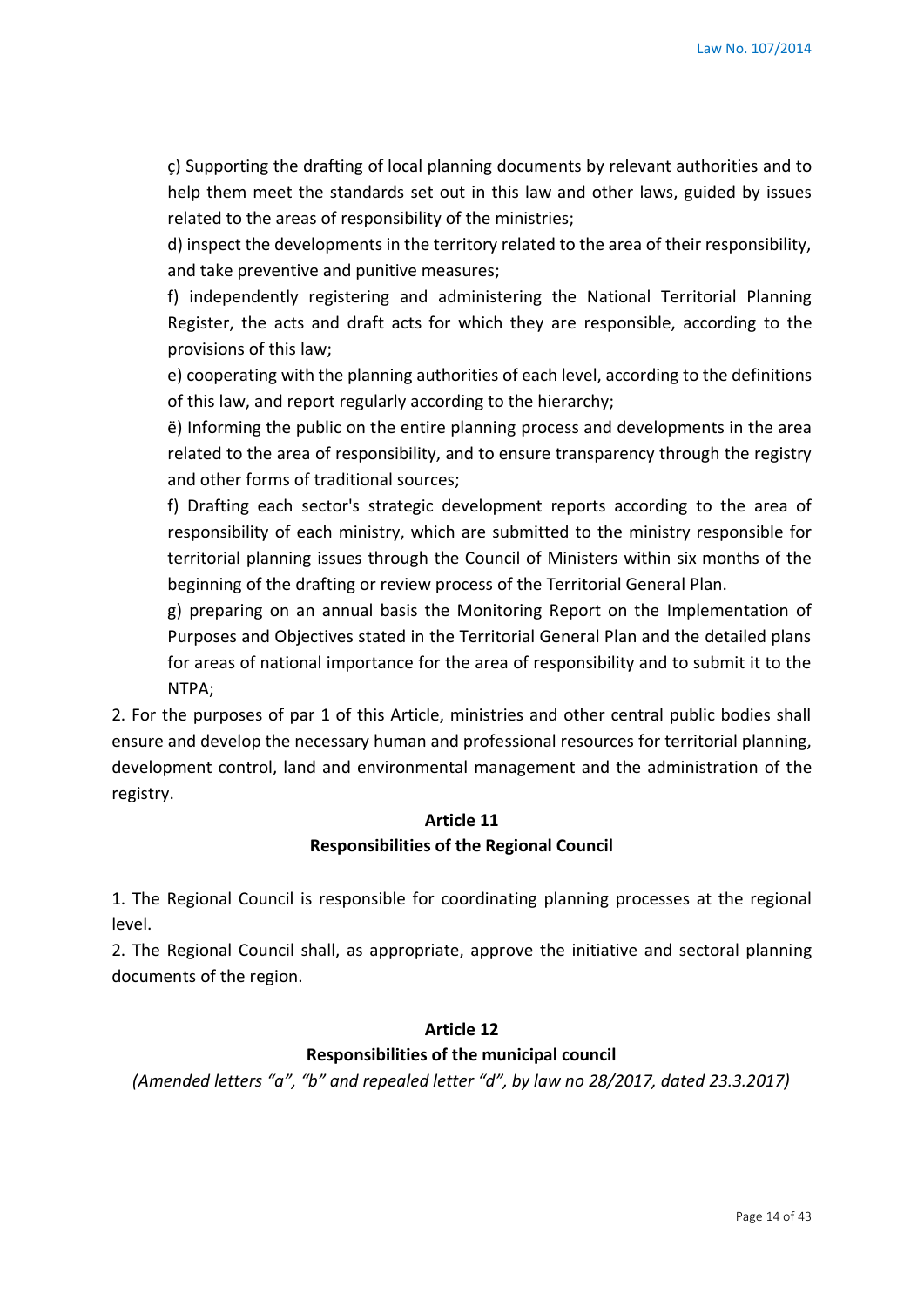1. The Municipal Council, in accordance with the provisions of this law, is responsible for approving the financial resources allocated by the municipality for the implementation of this law.

2. The municipal council is responsible for:

a) approving the initiative for drafting or reviewing the overall local plan;

b) approving the overall local plan;

c) monitoring and supervising the implementation of the overall local plan and sectoral plans at the local level;

d) monitoring compliance with the legal framework for public participation and review

of local development planning and control documents during their drafting process;

d) Repealed.

f) Reviewing, on an annual basis, the Monitoring Report on the Implementation of Goals and Objectives stated in the planning documents at the local level.

### **Article 13**

### **Responsibilities of mayor**

*(Amended letter 'd' by Law no 28/2017, dated 23.3.2017)*

1. The mayor, in accordance with the provisions of this law, is responsible for:

a) development of the local territory through the drafting and implementation of territorial planning documents;

b) undertaking the initiative for drafting and reviewing the local planning documents; c) drafting or revision of territorial planning documents in full compliance with the National General Plan and, as appropriate, in accordance with sectoral plans and detailed plans for areas of national importance, and complying with technical planning norms territory;

ç) coordination between public institutions and the allocation of human resources necessary for drafting planning documents at the local level;

d) submitting and introducing a general local plan to the NTPA to verify compliance with the National General Plan and technical planning norms;

dh) the adoption of detailed local plans.

2. All public institutions at the central and local level are obliged to assist the local authority responsible for planning and administering the territory of the municipality, with supporting documentation of the various sectors necessary for the preparation of the local planning documents.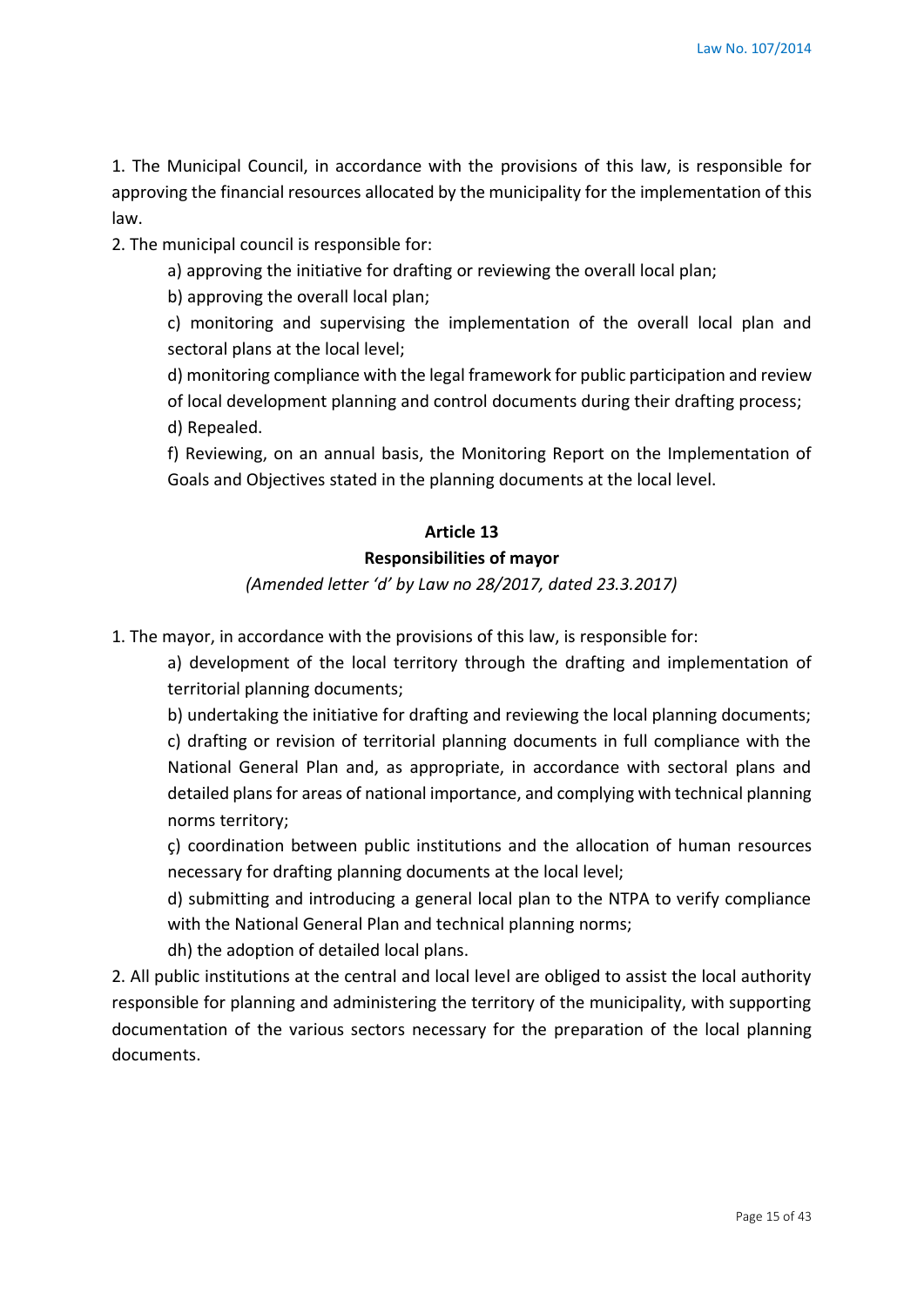# **Article 14 Professional contributions to planning**

1. Each local government unit assigns bodies responsible for carrying out planning and territorial development activities under the legislation in force and the provisions of this law. 2. Local government authorities shall ensure that, for the performance of functions defined in this law, they have qualified and experienced professionals in the relevant fields. The minimum number of professionals to be provided by each local government unit is determined by the Council of Ministers, based on the number of local government units, and in any case not less than 6 professionals.

3. Academic training of professionals for each of the four areas mentioned in par 2 of this Article is defined as follows:

a) Territorial planning: Urban, spatial and territorial planning and management, town planning or urban design and other equivalent study areas, according to the education legislation;

b) for development control: the fields according to letter "a" of this par, legal, architecture, construction engineering, topo-geodesy;

c) environmental protection: urban environment management, environmental and agro-environmental engineering, environmental studies, architecture and landscape design, geology, forestry engineering;

ç) for the administration of the registry: "GIS" and "topo-geodesy" or, in the absence thereof, urban planning, territory, urban planning, urban design, construction engineering or architecture with training and experience in GIS or topo-geodesy.

4. In case they fail to meet the requirements under paragraphs 2 and 3 of this article, local government units exercise their competencies for planning and controlling the development of the territory through delegation in accordance with local government legislation.

5. Local planning authorities exercise their responsibilities throughout their administrative territory.

### **Article 14/1**

#### **Delegation of responsibilities**

*(Added Article by Law no 73/2015, dated 9.7.2015)*

1. National and local planning authorities can delegate responsibilities to certain dependant territorial planning bodies.

2. National and local authorities may, by agreement, delegate to each other responsibilities and functions related to the planning and control of the territory's development.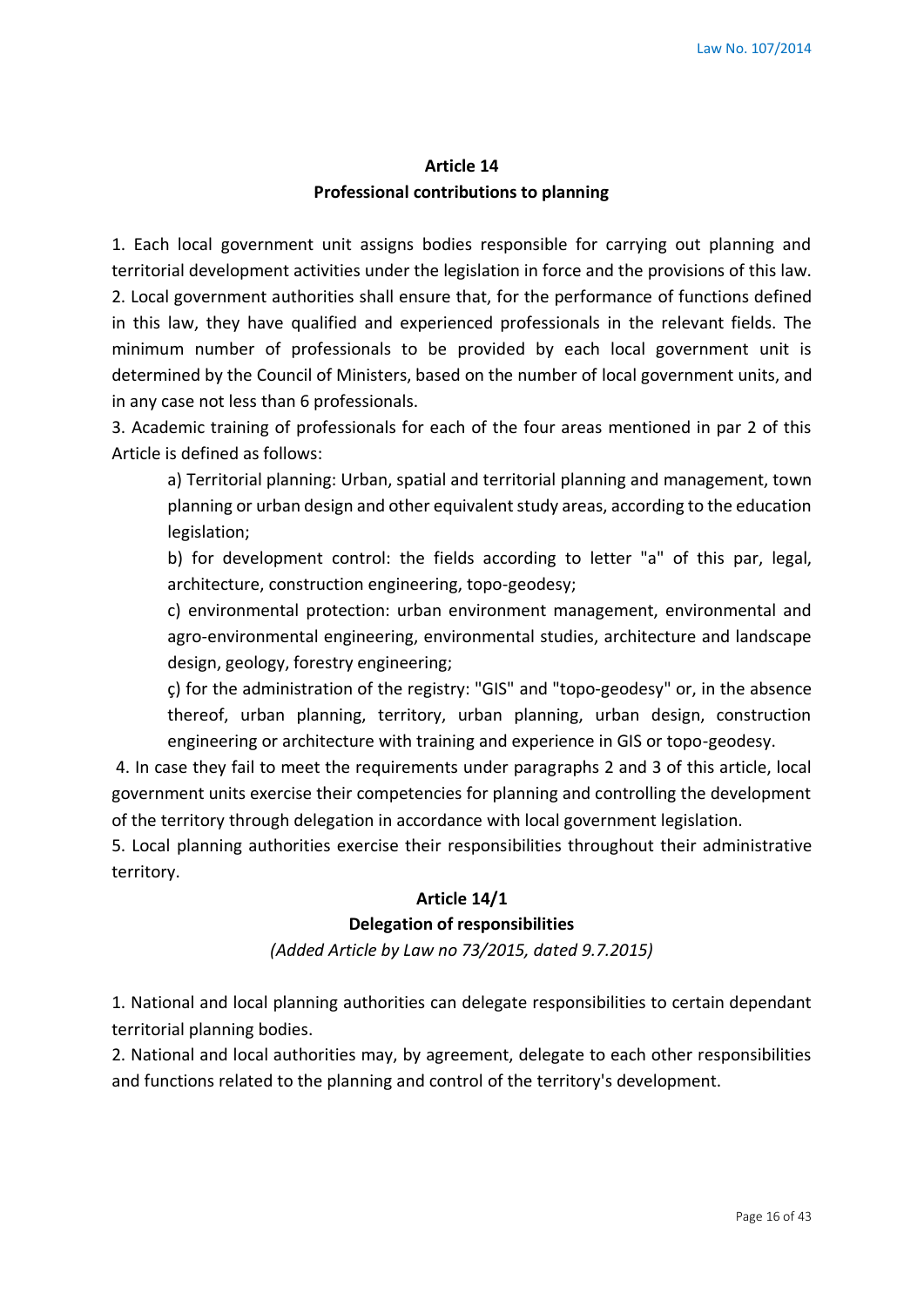3. National and local authorities may contract the performance of various territorial planning and development services or may jointly conclude agreements between them.

# **SECTION II PLANNING DOCUMENTS**

# **Article 15 Planning documents referring to governance levels**

1. In the Republic of Albania there are two levels of territorial planning:

1.1 Central level planning, which is carried out through planning documents as follows:

1.1.1 The General National Territorial Plan (GNTP), for the entire territory of the Republic of Albania.

1.1.2 Sectoral national plans for all or part of the territory

1.1.3 Detailed plans for areas of national importance.

1.2 Local level planning, which is carried out through planning documents as follows:

1.2.1 Sectoral plans at the regional level.

1.2.2 General Local Plan.

1.2.3 Detailed local plans.

2. The final goal of planning documents is to integrate all planning documents of any kind across the national territory, in order to build an integrated territorial planning system for linking, integrating, reconciliation and harmonization.

3. The Council of Ministers, through a sub-legal act, determines the content, structure and procedure for drafting, implementing / detailing and monitoring the implementation of the plans.

### **Article 16 National General Territorial Plan (NGTP)**

1. The General National Territorial Plan (PPKT) defines the mandatory reference framework for all plans drafted in the Republic of Albania.

2. The objectives of the National Territorial Plan are:

a) Determining the principles and directions for a sustainable and balanced development of the territory;

b) creation of territorial conditions for regional development;

c) directing the creation and development of a national public infrastructure;

d) creation of conditions for the preservation of ecosystems, biodiversity, natural resources on and below the natural and cultural heritage, balancing the effects of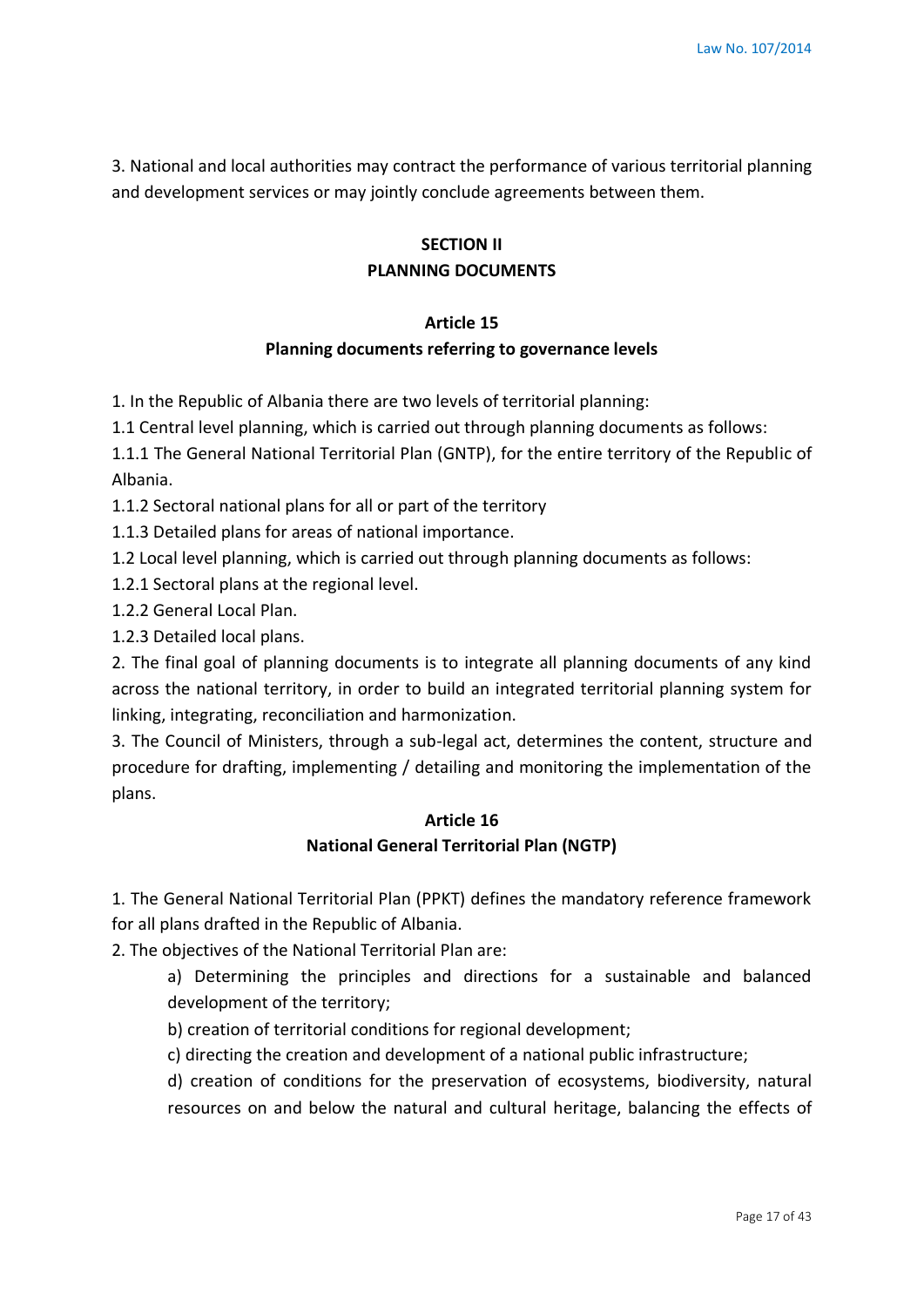housing systems and economic activities and protection and development of green areas of other cultivable surfaces;

d) Orientation of regional, inter-municipal and local planning objectives;

f) Coordination of work, harmonization and orientation of sectoral development objectives with territorial effect;

e) Compatibility with the orientations and guidelines of the European perspective for spatial development document.

3. The NTPA shall, on its own or at the request of a ministry or other central or local body, undertake the initiative and proposes to approve the TCC to determine a matter, area or facility as of national importance in planning. The detailed procedures for this initiative are set out in the planning regulation.

# **Article 17**

### **National sector plan**

Sectoral national plans are drafted by the ministries, with a view to strategic development of one or more different sectors according to areas of competence such as national security, energy, industry, transport, infrastructure, tourism, economic zones, education, sport, cultural and natural heritage, health, agriculture and water.

#### **Article 18**

#### **Detailed plans for zones of national importance**

1. Detailed plans for areas of national importance are drawn up in accordance with national management planning documents, with a view to their protection, preservation and sustainable development.

2. The initiative for the development of a detailed plan for an area of national importance is taken by the Minister responsible for the relevant issue of national importance on the basis of the respective decision of the TCC according to Article 16, point 3 of this law.

3. The detailed plan for the area of national importance is drafted by the minister responsible for the issue of national importance and is approved by the TCC.

4. The TCC makes a decision regarding the approval of the detailed plan within 90 days from the date of submission for review of the complete documentation.

5. The structure and form, as well as the process for the initiative, the design and adoption of the detailed plan for an area of national importance are defined in the development regulation.

6. The development license for works in the area of national importance, for which a detailed plan has been drafted, is provided by the TCC on the basis of this plan.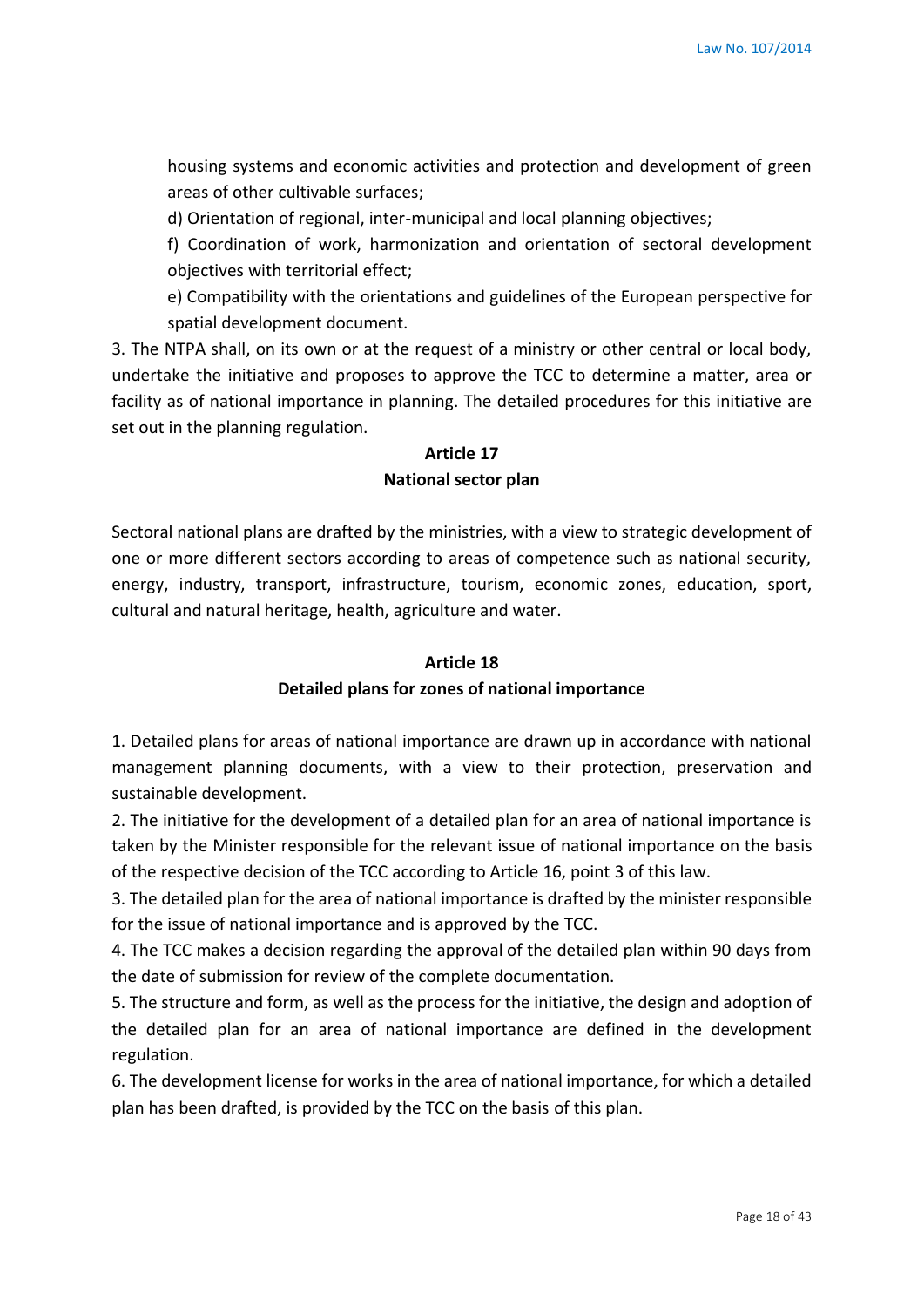# **Article 19 Sector plans at regional level**

Sectoral plans at the regional level determine the strategic development of different sectors within the regional administrative territory. Plans have as their scope:

a) Co-ordination of work, at the level of the respective territory, for the programs and designations of the national planning documents to the municipal ones;

b) balancing national and local needs and interests for developments at the county level;

c) creation of conditions for sustainable development in the territory and according to the principles of this law;

ç) the establishment of mandatory strategic developments and platform of territory development for the relevant governance unit and the overall local plans of the basic level of local government;

d) Strategic definition for the regulation of land uses according to the natural, agricultural and urban systems of the territory;

dh) planning of programs and measures to ensure the protection of the environment, the sustainable development of natural resources, cultivable land, landscapes and green spaces;

e) regulation of location and programs for public infrastructure and public servitudes, according to the legislation in force;

ë) regulate the conservation, use and, where appropriate, appropriate treatment of protected natural and historical areas, in accordance with the requirements of the legislation in force.

# **Article 20 General local plan**

1. The objectives of the General Local Plan (GLP) are:

a) Balancing national and local needs and interests for developments in the territory;

b) creation of conditions for sustainable development in the territory and according to the principles of this law;

c) direction of development of residential systems and other building systems;

ç) regulation of land uses, intensity and extent of construction in the natural, agricultural and urban systems of the territory;

d) planning of programs and measures to ensure urban regeneration, environmental protection and sustainable development of natural resources, cultivable land, landscapes and green spaces;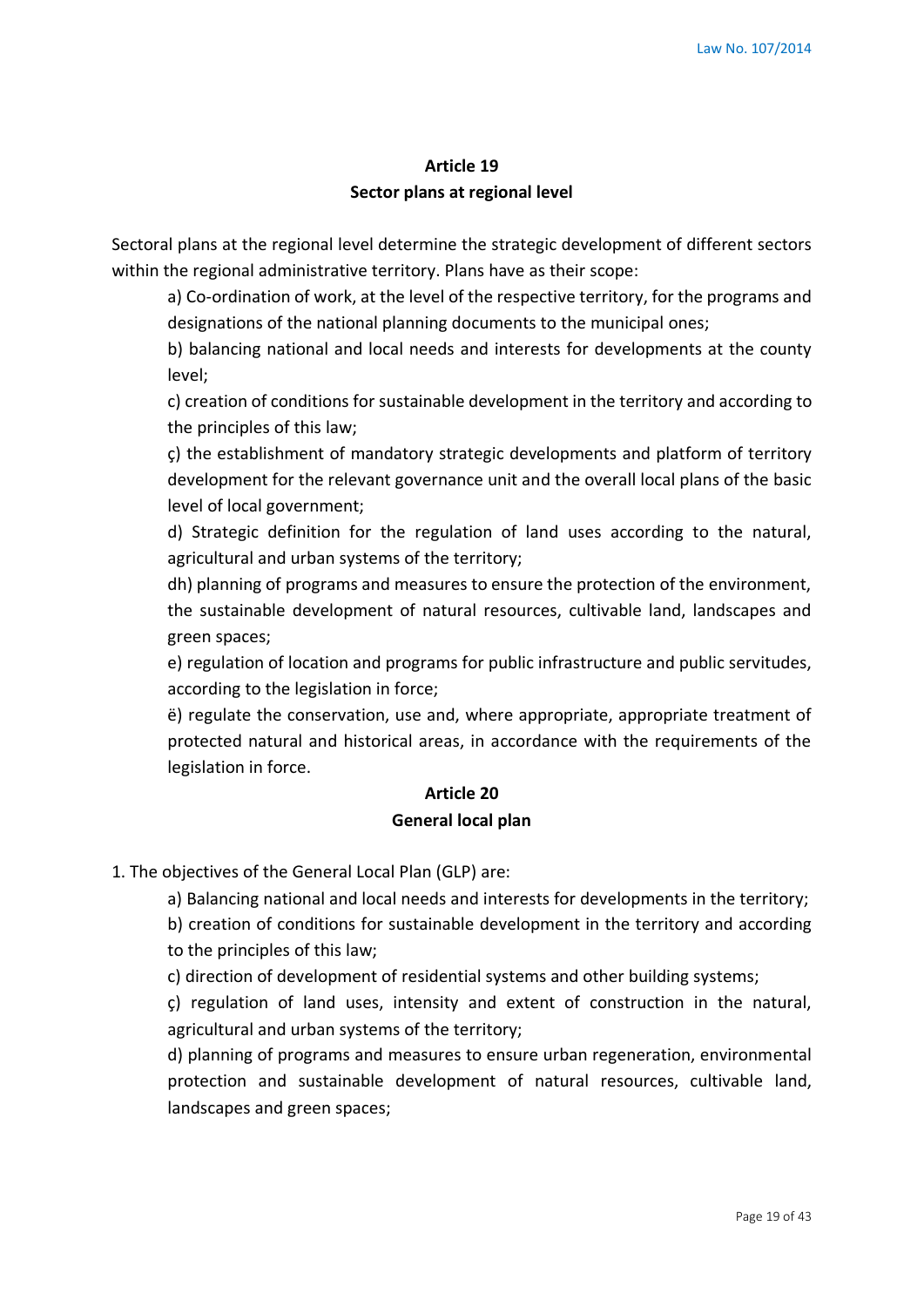dh) regulation of location and programs for public infrastructure and public servitudes, according to this law;

e) regulation of conservation, use and, where appropriate, appropriate treatment of protected natural and historical areas, in accordance with the requirements of the legislation in force;

2. The Local Government Plan is implemented through sectoral plans, detailed local plans and development permits.

# **Article 21**

### **Sectoral plans at the municipal level**

The sectoral plans at the municipal level are drafted in accordance with the overall local plan and determine the strategic development of the various sectors within the municipality's administrative territory.

# **Article 22**

### **Detailed local plan**

*(Amended par 5, 6, 12, 13, 14 and repealed par 10, 11, by law 28/2017, dated 23.3.2017)*

1. The Local Planning Authority determines in the overall territory plan the areas that will be subject to the drafting of detailed local plans based on the criteria set out in the planning regulation.

2. Detailed local plans are drafted by public or private initiative in areas that are:

a) a structural unit;

b) some structural units together;

c) any priority development zone, designated as such in the overall local territory plan.

3. The detailed local plans aim at:

a) development and / or redevelopment of an area;

b) regeneration / renewal of a predominantly urban area;

c) construction of public infrastructure.

4. Detailed local plans have the object of subdivision and / or unification for development purpose.

5. The private initiative should be supported by owners who own, not less than 51 per cent of the area of development area, for which a detailed domestic plan is proposed.

6. The mayor shall take a decision on the approval of the detailed local plan within 45 days from the date of submission for review of the complete final documentation after informing the interested parties through one or more traditional means of information and holding public meetings with them if required.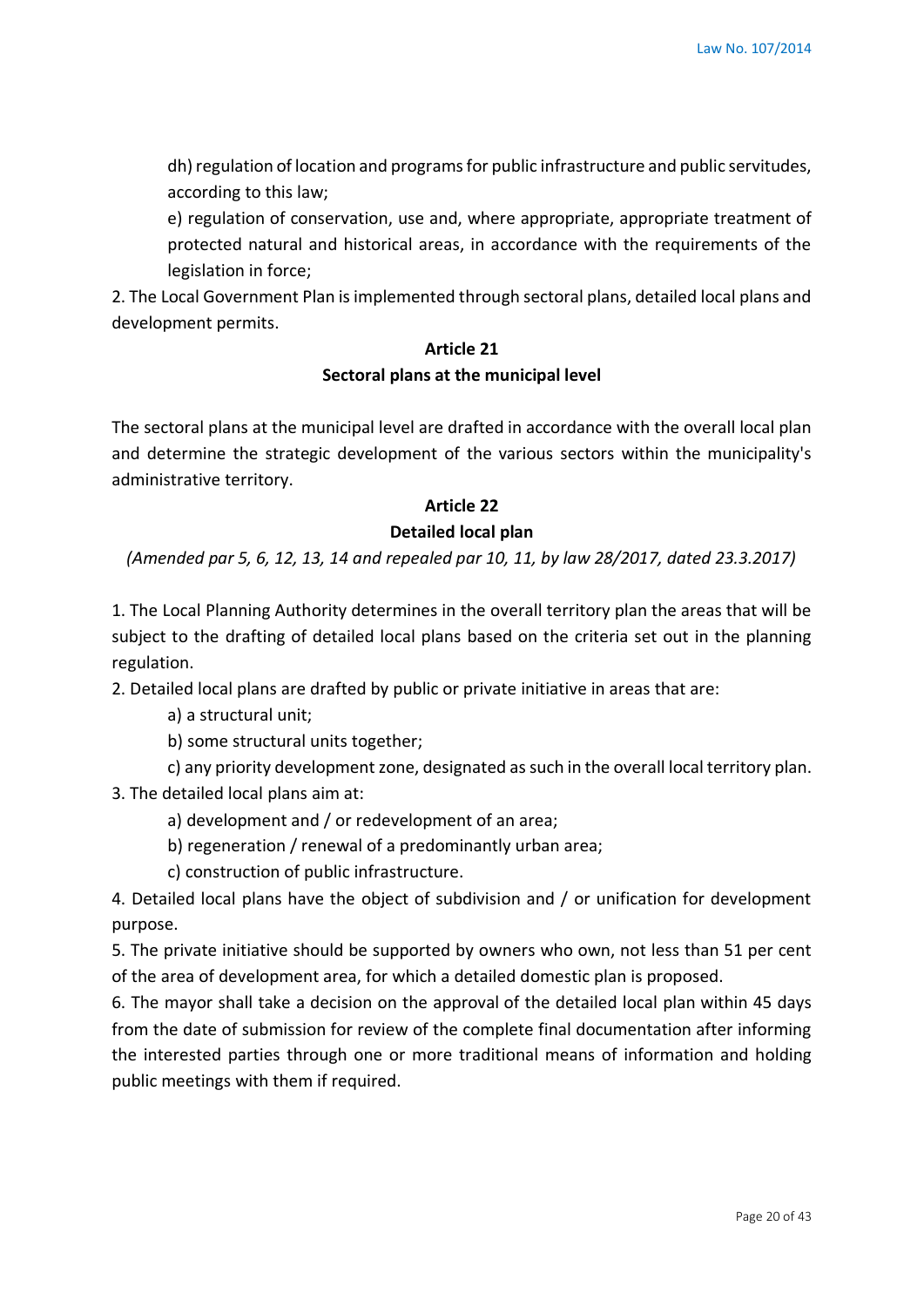7. The Mayor decides to approve the detailed local plan, based on the technical report, prepared by the responsible structures of the local planning authority, unless they express against the occupants who own more than one third of the area of the respective area of development.

8. In the event of any objections as above, the head of the local government unit organizes public meetings with the interested parties, examines their remarks or proposals and evaluates their reflection in the detailed local plan.

9. At the end of the process, the chairman decides on the approval of the plan, expressing also the acceptance or rejection of the submitted proposals and observations.

10. Repealed.

11. Repealed.

12. The detailed domestic plan is registered in the immovable property register as a basis for conducting transactions with the property. New parcels created by subdivision and / or merger of existing parcels are the subject of a transaction only after being registered in the immovable property register at the request of developers.

13. The structure, forms, constituent parts of the content, the process for the initiative, information and mandatory public meetings, the drafting and approval of the detailed local plan, the criteria for defining the boundaries of the area treated with detailed local plan and other conditions are defined in planning regulation.

14. The detailed local plan document is accompanied by a technical document of balanced distribution of development rights, where development benefits ratios are also determined in a fair and proportionate manner with the contribution to development. Benefits, contributions and costs are financial or material assets that include development rights and increased land value as a result of planning or public investment.

15. The planning authority's benefits from development rights and increased land value are used to build or finance public infrastructure, mainly in the area where they are acquired.

16. The method for determining the value of development rights and increased land value is determined by a decision of the Council of Ministers.

#### **SECTION III**

# **PUBLIC COOPERATION, CONSULTATION AND REVIEW OF CENTRAL LEVEL PLANNING DOCUMENTS AND GENERAL LOCAL PLAN**

*(Amended title by Law no. 28/2017, dated 23.3.2017)*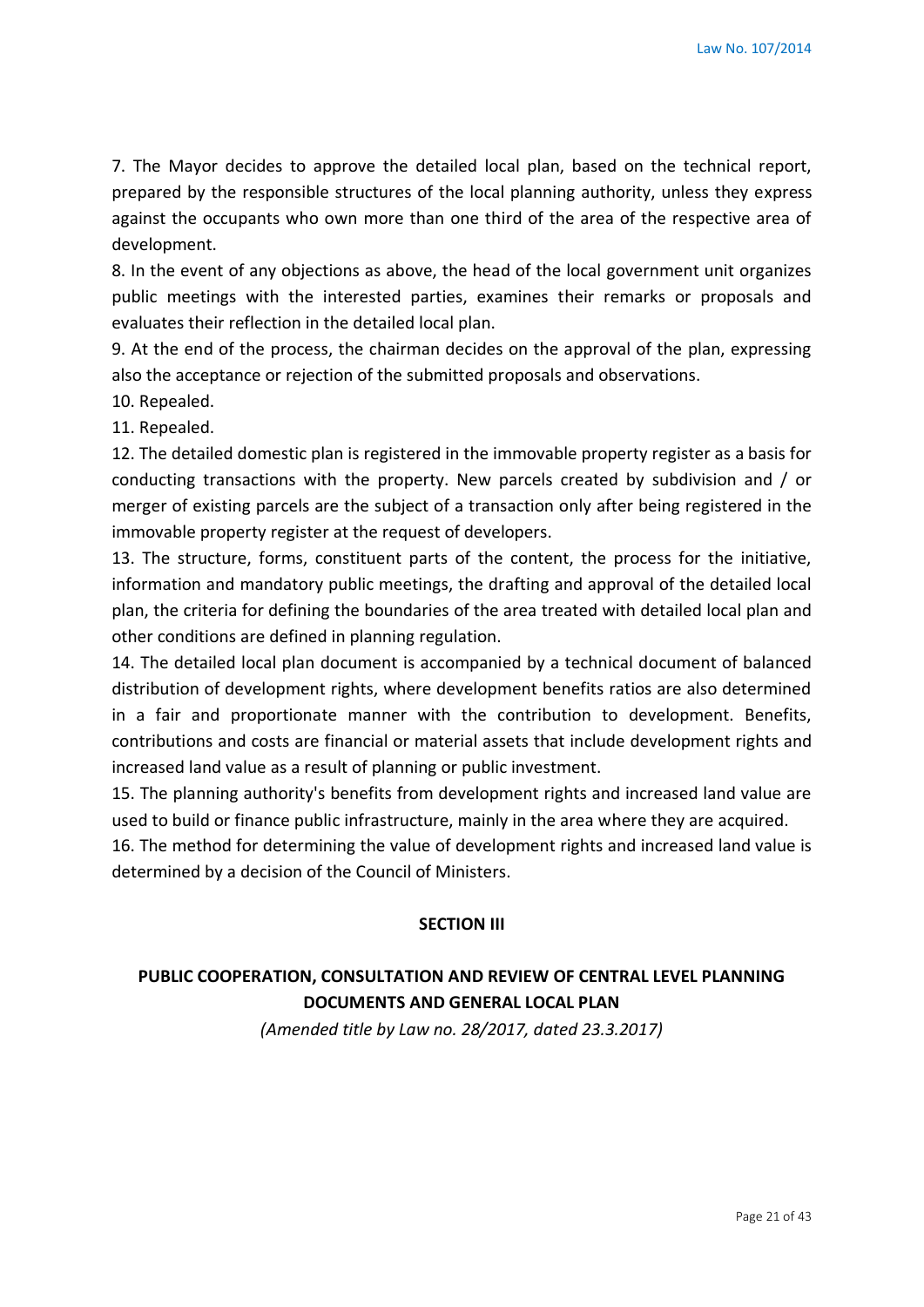# **Article 23 Coordination**

1. The authority responsible for drafting the planning document provides for a process of dialogue, co-operation and horizontal and vertical coordination, with all planning authorities and stakeholders, before the beginning and during the drafting the local planning document. 2. The authority responsible for drafting the planning document is regularly consulted with the NTPA and interested parties and informs them monthly about the progress of the process. 3. The NTPA examines the compatibility of the planning document's draft act with the applicable legal and sub-legal provisions in the area of territorial planning as well as the planning documents in force. At the conclusion of the review, the NTPA submits to the responsible authority the relevant conclusions and proposals for addressing the shortcomings.

4. The Council of Ministers, by a sub-legal act, determines the procedure and deadlines for conducting the co-ordination.

# **Article 24 Public consultation and meeting**

### *(Amended par 1 by Law no 28/2017, dated 23.3.2017)*

1. The authority responsible for drafting the planning document shall organize one or more public hearings and consultations prior to any decision-making related to planning documents at the central level and the overall local plan and shall repeat them as necessary to inform fully the stakeholders and give effect to conflict resolution.

2. The responsible planning authority notifies the public and the interested parties of the place, date and time of each public meeting and makes available the draft of planning document at least 30 days prior to the meeting. The announcement is made through the publication of the information in the register and in two of the 17 largest circulation newspapers or other media bodies.

3. Interested parties have, within the period from the date of notification, according to par 2 of this Article, until the designated date of the public meeting, the right to access to the information material related to the planning document, including the summary of the process of co-ordination carried out in accordance with Article 23 of this law, and in remarks, proposals and conclusions reached during this process. Their access is provided, in advance, in sufficient time and effectively through the registry and one or more traditional means of information.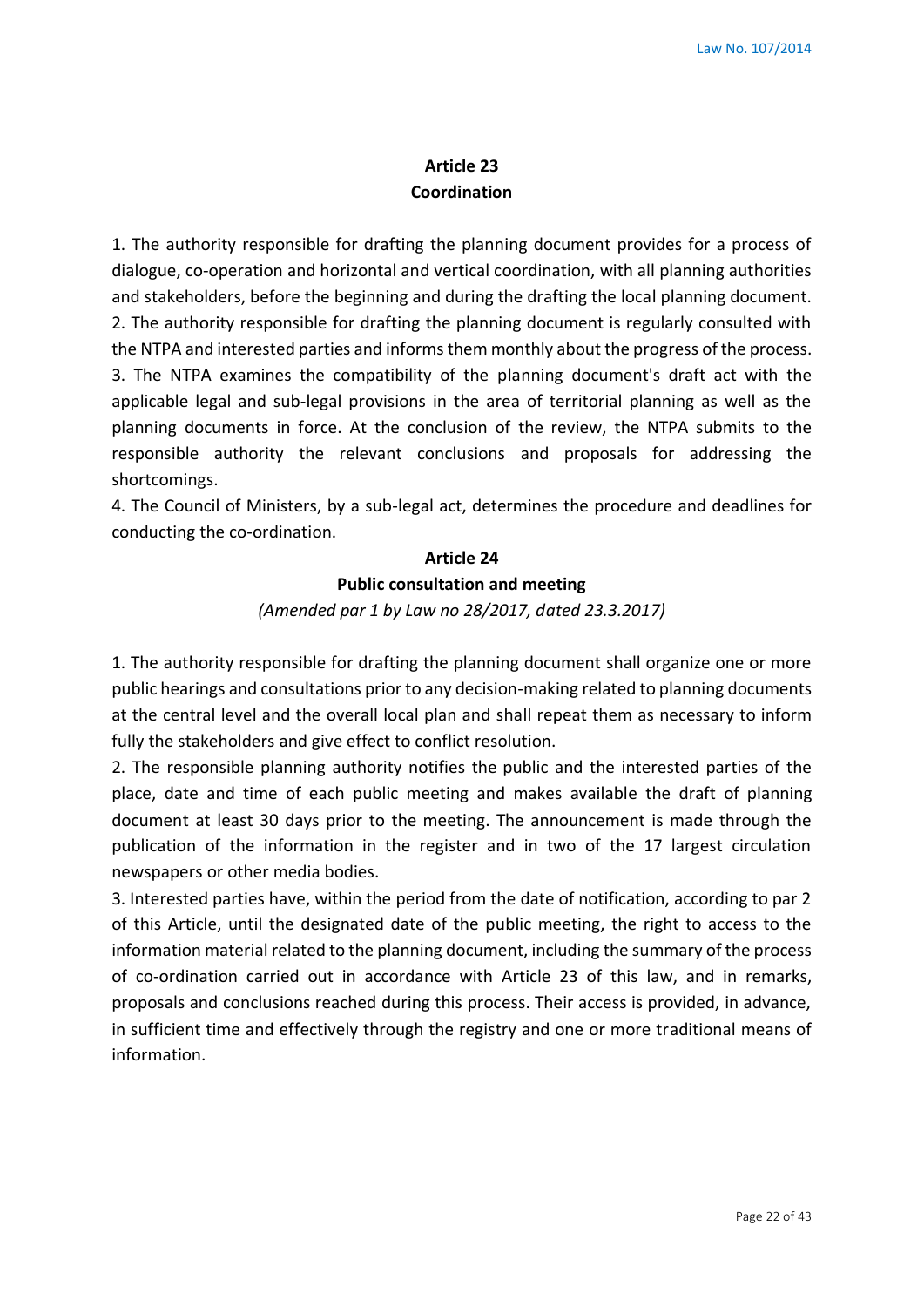4. The summary of remarks or proposals during the public meeting is attached to the project planning document submitted for approval and is communicated together with it through the publication in the register and one or more traditional means of information.

5. In support of remarks or proposals received, the authority responsible for drafting the planning document alters the draft act or gives the substantiated reasons for failing to make such a change. The draft act, together with the changes or arguments for non-changing it, is forwarded for approval to the relevant authority / body within 30 days of the date of the public meeting.

6. In cases when the planning document project is reviewed by the responsible authority, on the basis of remarks and proposals made during the public meeting, , the planning authority shall, regarding substantive issues of its content, organize an additional public meeting, in accordance with the foregoing provisions of this Article.

7. Physical or legal entities located in the planning zone or having information or data shall, when required and to the extent they are able to do so, give to the planning authority or any other person authorized, without any reward, the information they possess, which may be needed during the drafting process of the national planning document. The planning authority or the authorized person shall ensure the retention and administration of the information received during the drafting process of the national planning document and make this information available to the public.

# **Article 25 Approval of planning documents**

1. The authority responsible for approving the planning document at each level approves the relevant draft act or returns it for reconsideration to the proposing authority, together with the reasons for the disapproval in cases when it considers that:

a) no coordination, consultation and public meeting have been conducted or other mandatory planning procedures have been respected, as defined by this law; and / or

b) the draft act is inconsistent with the planning documents or with the legislation in force.

2. In these cases, the proposing authority shall, in cooperation with the NTPA, conduct the due process of reviewing the draft act.

3. Upon completion of the review, the planning document draft act is sent to the approving authority for approval.

4. The responsible authority for final approval shall, no later than 15 days after its approval, publish in the National Territorial Planning Register and send it to the Central Technical Building Archives and planning authority a copy of the planning document, approved jointly with the decision of its approval.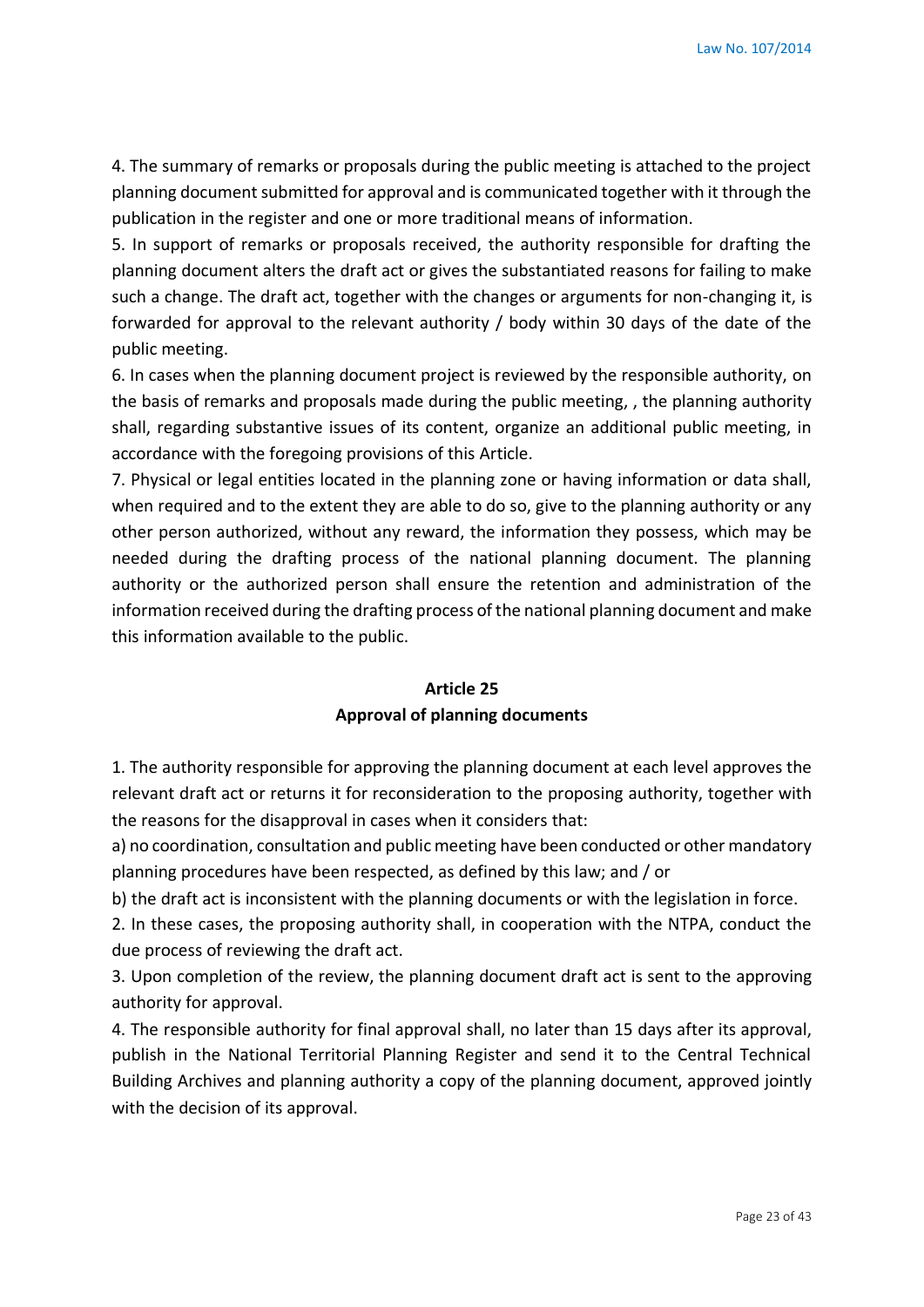5. The amendment or revocation of the planning document is made under the same procedure as defined in this law and by-laws in its application for its drafting.

#### **Article 26**

#### **Revision of plans**

#### *(Amended par 1, 2 and 3 by law no 28/2017, dated 23.3.2017)*

1. The general plans are subject to change, where appropriate, according to par 2 of this Article, and in any case subject to a full review every 15 years. The process for their full review begins 2 years before the end of the above-mentioned deadline, under the same procedure followed for their approval. The National Territorial General Plan will be subject to assessment in accordance with the new, social, economic and environmental factors, at least at the end of every 5-year period, in accordance with the time framework of the National Strategy for Development and Integration.

2. Plans are also altered when there are administrative and territorial divisions, unforeseen demographic, social and economic changes, changes caused by sectoral or major force crisis, and when the need for harmonization with documents of a higher planning level or changes in the legal framework in the field of defense and territorial management, and for reasons of approximation with European Union legislation.

3. The rules and procedures for amending the plans or their full reconsideration under this Article will be set out in the planning regulation.

#### **CHAPTER III**

### **DEVELOPMENT SECTION I RESPONSIBLE AUTHORITIES FOR DEVELOPMENT OF TERRITORY**

### **Article 27 Responsible authorities**

The authorities responsible for the development of the territory are:

1. National Territorial Council.

2. the mayor.

#### **Article 28**

#### **Responsibilities of NTC**

*(Amended par 1 by Law no 28/2017, dated 23.3.2017)*

1. The NTC is the authority responsible for decision-making for development permits and building permits for types of complex development defined in the development regulation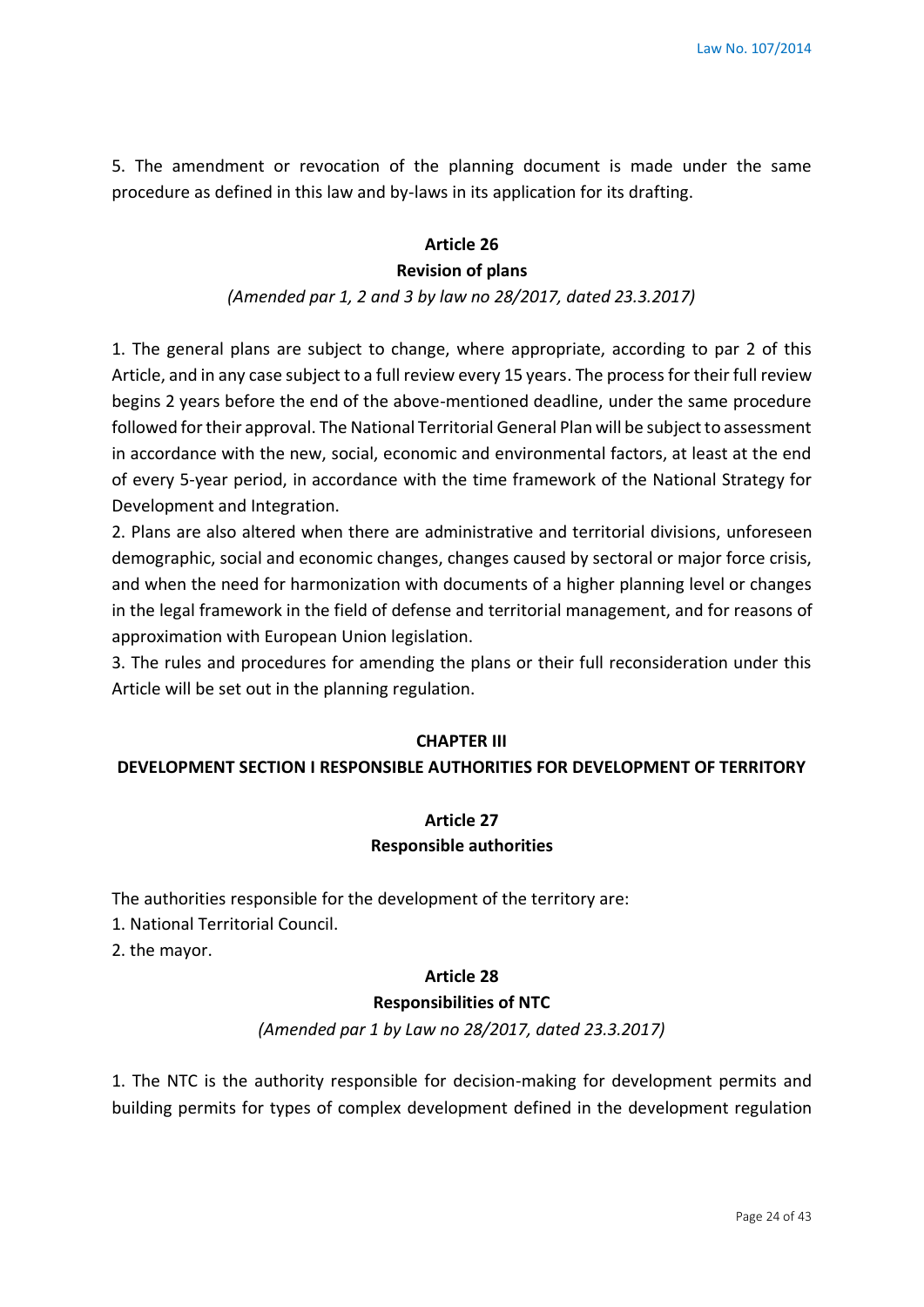and those related to issues, areas, objects of national importance or strategic investments for the interests of the country.

2. The issue of the certificate of use for construction permits, adopted in accordance with par 1 of this Article, is carried out at the end of a coordinated process of control of construction compliance between the central authorities involved, within the scope of competence, and the local authority responsible for control of construction works in the administrative territory where development is carried out.

3. Detailed procedures for reviewing and approving the requirements for development and / or construction permits pursuant to par 1 of this Article, and the issue of the relevant use certificate are set out in the development regulation.

# **Article 29 Responsibilities of mayor**

The mayor is responsible for:

a) decision-making regarding applications for development permits and building permits in the administrative territory of the municipality;

b) assessment of compliance with the legal requirements for the works performed on the basis of the preliminary declaration for the performance of works;

c) issuing a certificate of use, in accordance with article 42 of this law, for construction permits approved by him.

#### **SECTION II**

### **INSTRUMENTS FOR DEVELOPMENT LEADERSHIP**

# **Article 30 The intensity of conditioned construction**

1. The intensity of conditioned construction is the territorial development instrument that aims to provide a contribution to the financing of capital investment in public infrastructure and services, including social housing programs, in areas provided by the overall local plan. This contribution is granted by the building permit applicant in exchange for increasing the intensity of construction, in agreement with the local authority.

2. The intensity of conditioned construction is implemented by local planning authorities, through relevant programs, in accordance with the definitions of the overall local plans.

3. The development regulation defines the criteria for the intensity program with construction conditions and the method of calculating the intensity value.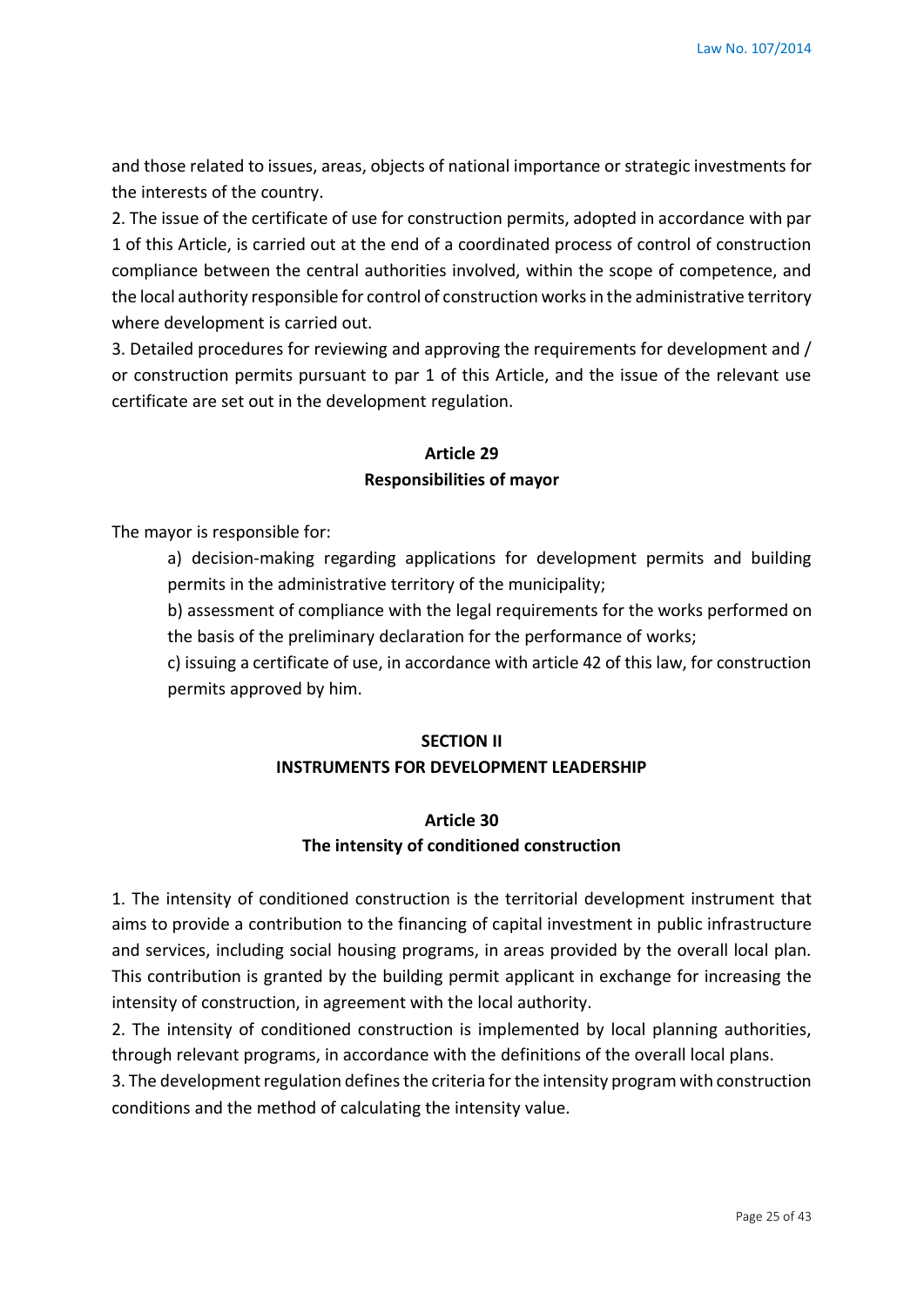#### **Article 31**

#### **Transfer of the right to development**

#### *(Amended par 1 and 2 of the law no 28/2017, dated 23.3.2017)*

1. The transfer of the right for development between the structural units is carried out, as appropriate, by the local planning authority, with a view to preserving cultural monuments and historic sites, agricultural and natural land, as well as public spaces.

2. This transfer takes place through a program drawn up by the local planning authority, in accordance with the overall local plan and by agreement between the local authority and the landowners involved in the program.

3. The terms and procedures for determining the monetary value of development rights and their transfer are governed by the development regulation.

# **Article 32 Compulsory land development**

1. In cases where one or several owners disagree with its content, the local planning authority negotiates with them for reaching an agreement as a result of the detailed local drafting process.

2. In case the agreement, according to par 1 of this Article, is not achieved, then the local planning authority acts according to the following cases:

a) redistributes the development right set out in the overall local plan in the parcels of these landowners in neighboring parcels and / or other structural units;

b) does not redistribute the development right, but imposes a non-development tax, which applies until such owners enter into a development agreement, as defined by the general local plan;

c) Expropriate these owners if the detailed domestic plan is a public initiative and / or the refusal of the owners to reach an agreement violates the public interest;

ç) for detailed local plans upon private initiative, the definitions under letters "a" and "b" of this par apply if the landowners who do not agree with the plan own up to 1/3 of the surface of the area that is the scope of the detailed local plan.

3. The methodology for defining the value of the non-development tax and redistribution of development rights is governed by the development regulation.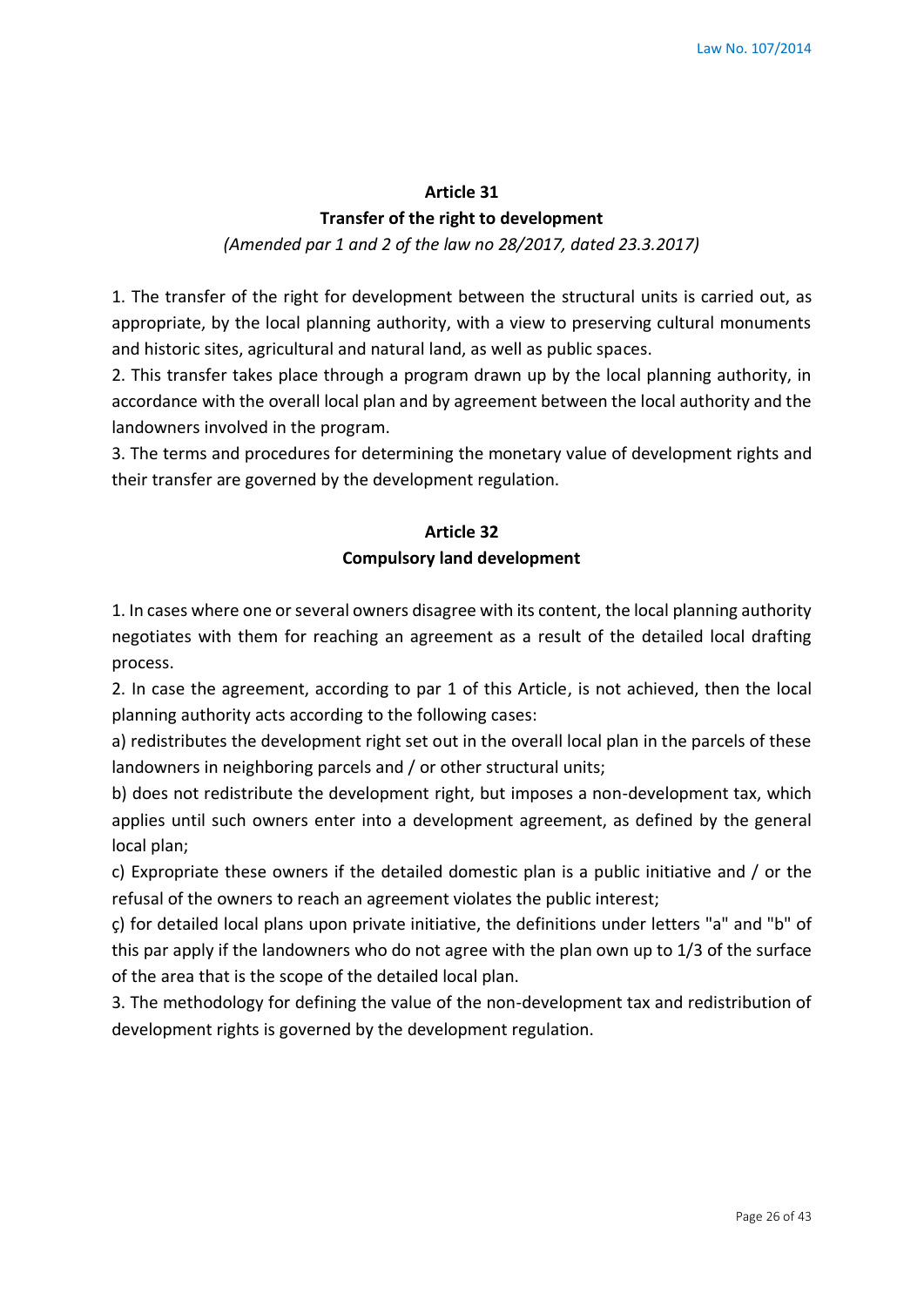# **Article 33 Development suspension**

1. In cases where an initiative for drafting a planning document has been taken, the planning authority may decide to suspend development, with the purpose of maintaining planning for the planning area.

2. The suspension of development has the effect of temporarily stopping the development or postponing the examination of development and construction requests throughout the territory or part of it for one, several or any type of development.

3. Suspension of development is used, in proportion to the circumstances that dictate it, only when it turns out that other instruments in effect would not provide a suitable solution. Suspension of development does not apply to:

a) developments for which the building permit has been approved, formally or with tacit approval, before the decision to suspend development;

b) maintenance works;

c) public, state development of local or national interest.

4. The decision to suspend the development determines the reasons for the use of this instrument, the territory involved or certain parts thereof, the types of permits or related matters, the suspension of which is suspended, the buildings which cannot be demolished, the deadline and the degree or suspension level, according to the type of development. In the case of developments with a declaration of performance, the decision to suspend development determines the limitation or prohibition of major or fundamental changes, resulting in an increase in the value of existing constructions.

5. The suspension of development may be set for a period of up to 12 months and may be extended for another 6 months for reasonable reasons. The decision to suspend the development is automatically terminated upon the expiration of this period.

6. The suspension of development ends before the deadline set for all the territory involved or certain parts thereof when the conditions required for its approval cease to exist. In any case, it ends on the date when the planning document enters into force.

7. The Planning Authority may decide to change the decision to suspend the development, according to the aforementioned definitions of this article.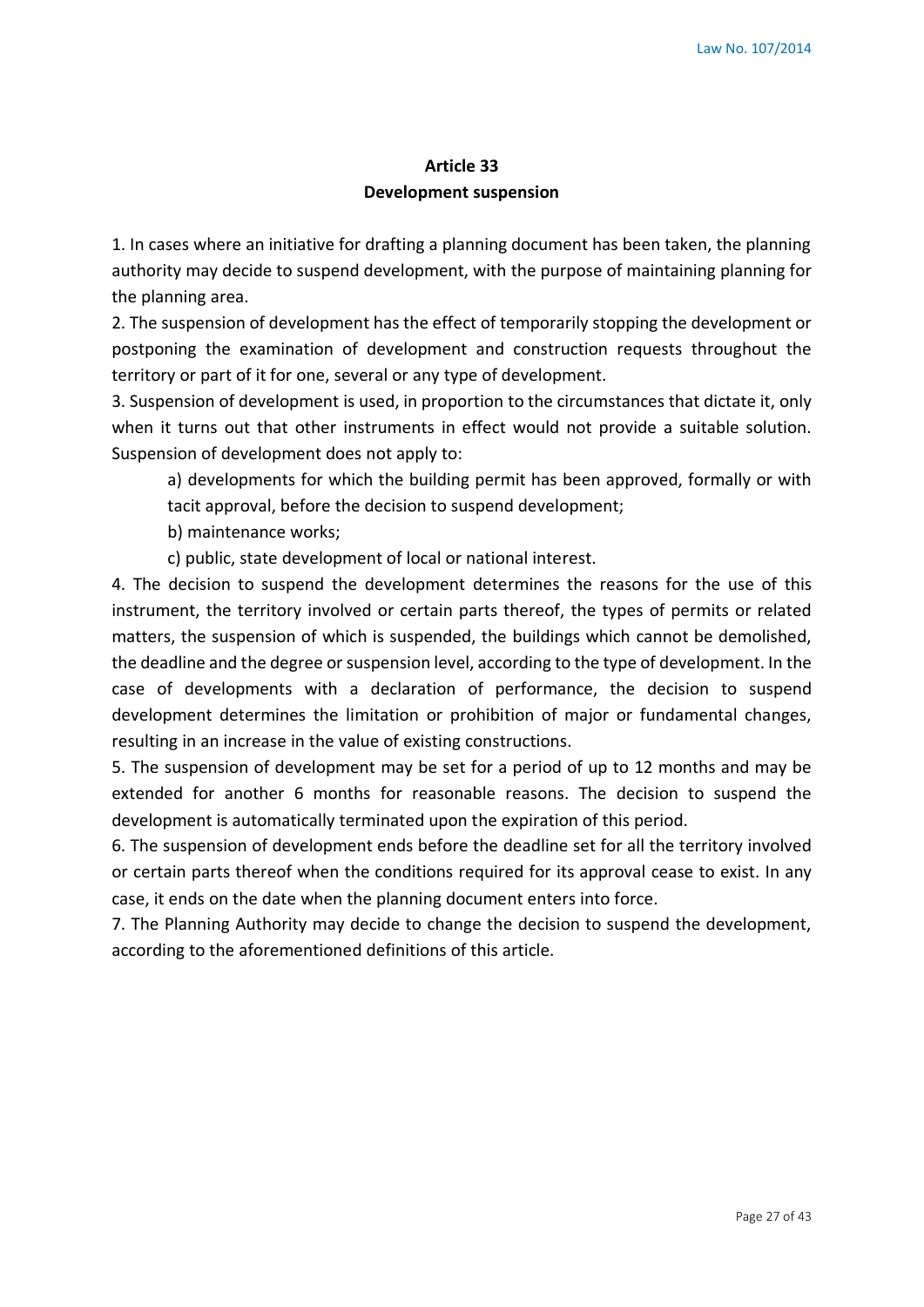# **Article 34 Public servitude**

1. Public servitude is the burden on a property for the benefit of another property in the public interest. It does not preclude the use of immovable property or part of it that does not hinder the realization of public servitude.

2. Public servitude can be determined by the local or national planning document or dictated by a construction request. When servitude is based on a planning document in force it applies to a building request.

3. Every public servant being imposed on certain parcels is transferred to the new parcels created at the same physical location as a result of a subdivision process and / or merger of parcels for development purposes. The public servant remains in force in the event that the act creating it does not set a deadline.

4. The rights and obligations on the public servitude are those defined in the Civil Code and the legislation in force for servitudes.

# **Article 35 Right to transfer**

1. The Council of Ministers has the right to decide on the transfer of public immovable property owned by local government units to the benefit of the state for the realization of public or private investments in national public infrastructure, in accordance with the planning documents in force.

2. The property transfer act by the local government unit to the benefit of the state is carried out against the payment of the real value of land and / or constructions in it, under market conditions at the time of transfer of ownership.

3. The local government unit shall be notified by the responsible line ministry at least 60 days before the proposal for taking the decision under par 1 of this Article.

4. Determining the value or ways of compensation shall be consulted between the national and local authorities involved in the process and, in case of disagreement, the amount of compensation shall be determined by the court. The lawsuit and the judicial examination do not constitute grounds for the termination or suspension of the transfer of ownership to the benefit of the state.

5. The amount of compensation for the transferred property is paid within 6 months from the date of the decision. Changes to the immovable property register are performed only after the payment of the compensation value.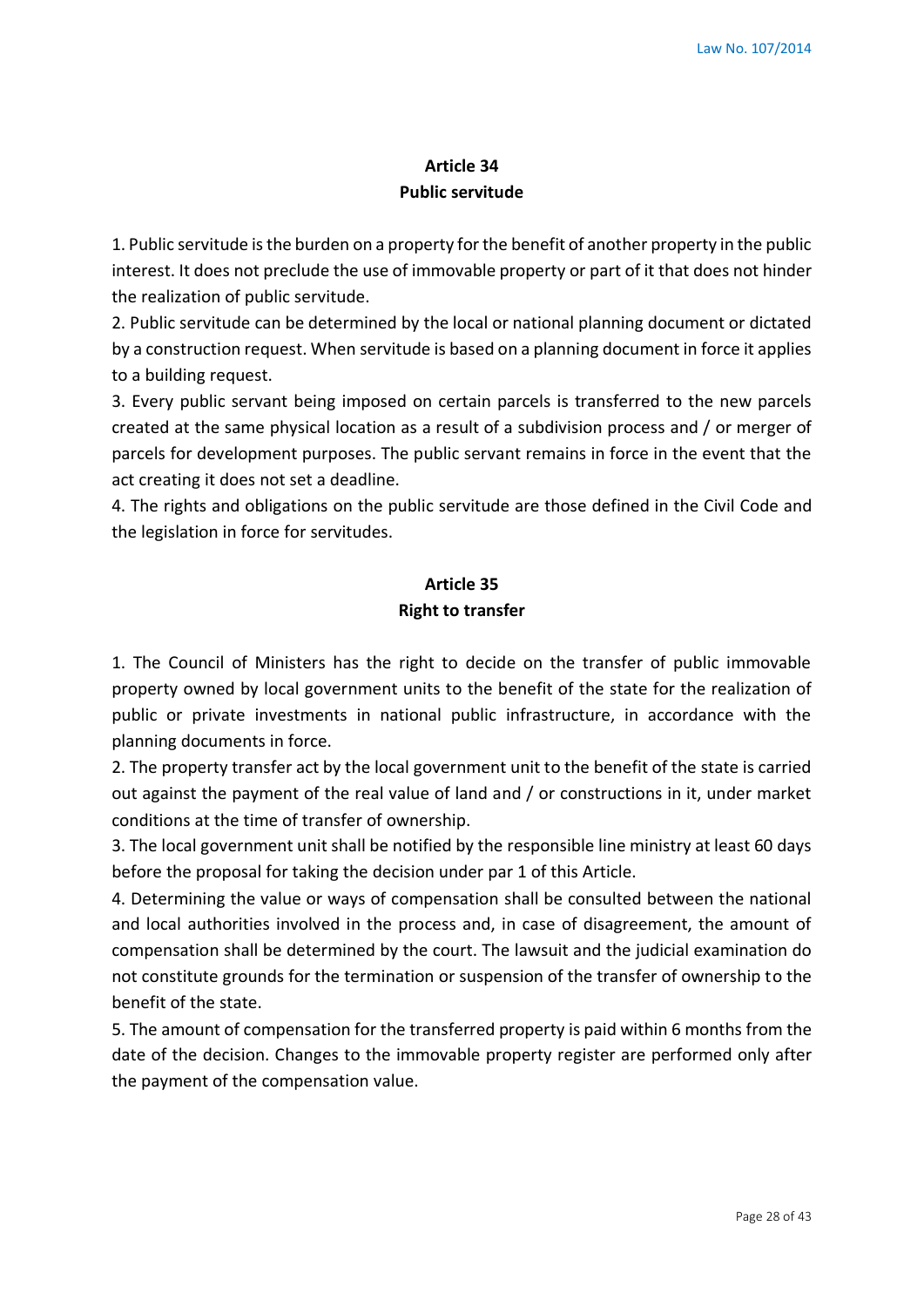# **Article 36 Right to preference**

1. The right of preference is the right to the benefit of a planning authority, in the sense of this law, to be preferred in advance to any private person in the purchase, under the same conditions, of a private ownership, which is the scope of sale/purchase and is located in a crucial area for the realization or protection of a public interest.

2. The right of preference is exercised by the planning authority for the realization of public interest, for immovable properties, private ownership or parts thereof, according to the areas designated for this purpose in the planning document in force. This right cannot be exercised:

a) for the purchase of immovable property, which is governed by the legal framework for joint ownership;

b) when the owner sells immovable property to their spouse, children, children of children or parents;

c) when the immovable property is in the process of being purchased by a public institution or for its account;

ç) for immovable properties for which the request for construction permit is received, which are under review until the date of approval of the area of exercise of the right of preference.

3. Property acquired through the exercise of the right of preference is used only for the concrete public interest for which it is selected. If the planning authority decides to sell the property purchased with preference within five years from the date of purchase, it is obliged to notify its former owner or their heirs if they have an interest in repurchasing that asset.

4. The detailed procedure through which the right of preference may be exercised will be determined in the development regulation.

# **SECTION III**

# **DEVELOPMENT CONDITIONS AND DEVELOPMENT CONTROL DOCUMENTS**

# **Article 37 Development conditions**

Development is permitted only under the conditions set out in the planning documents or, in their absence, approved by the competent body, which serve as a basis for drafting the documentation accompanying the application for a construction permit.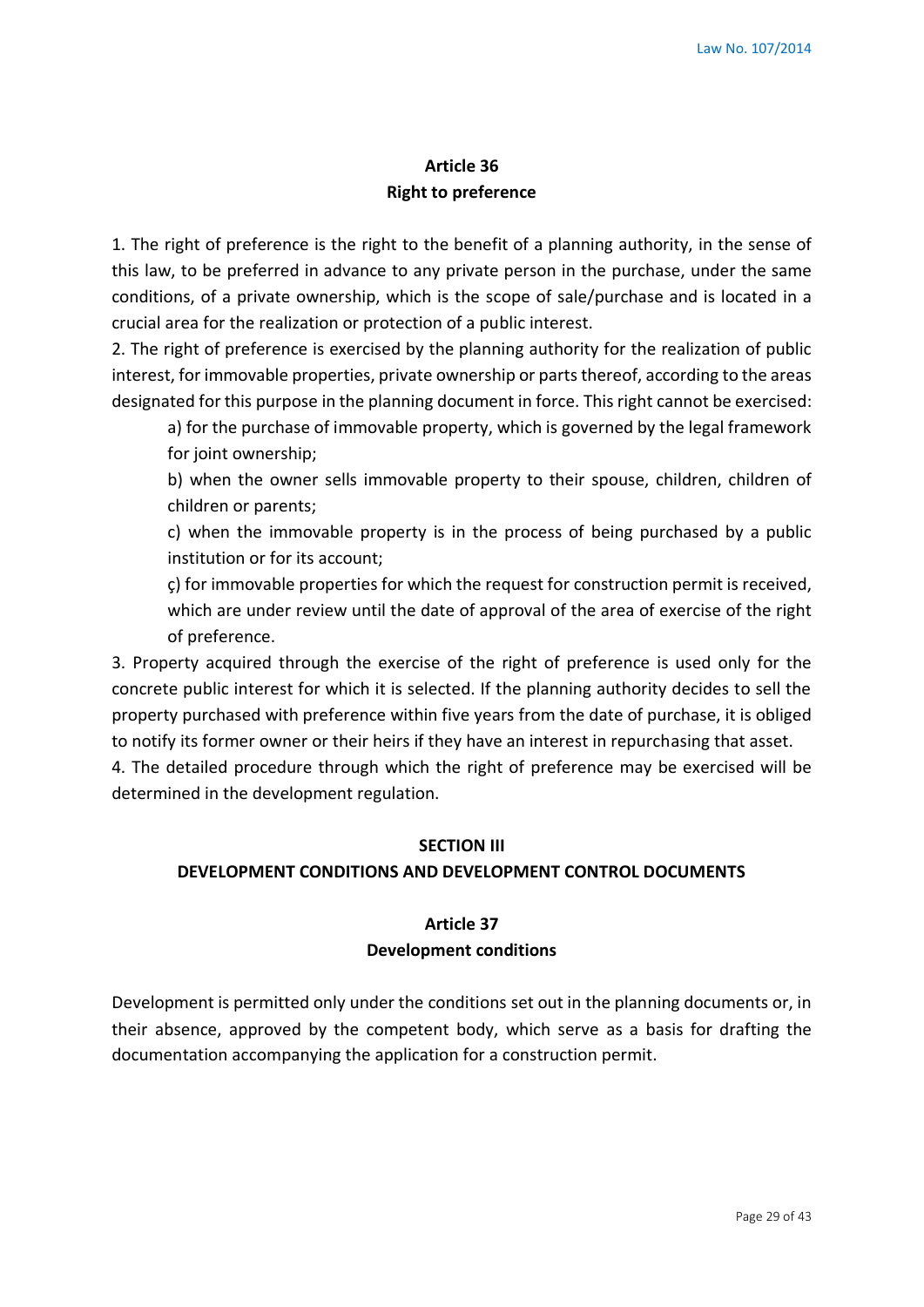# **Article 38 Development permit**

1. The development permit is the document issued by the responsible authority that defines the development conditions for a particular property.

2. The development permit is required for each parcel and is provided with the approval of the detailed local plan. In the case of parcels, for which a detailed local plan is not foreseen, the development permit is issued with the approval of the overall local plan.

# **Article 39 Building permit**

1. Construction permit is required for any construction, repair, restoration or demolition of existing facilities, installation or erection of temporary constructions, except for the cases provided by Article 41 of this Law.

2. The construction permit document describes all the conditions for carrying out construction work in accordance with the accompanying documentation of the application and the norms and standards set forth in this law and by-laws issued for its implementation.

3. The beneficiary of the construction permit, the owner of the building, the entrepreneur, the supervisor and the importer of works are jointly liable according to Article 52, letters "e" and "ë" of this law, for carrying out works in accordance with this law, legal framework governing the construction activity in the Republic of Albania, planning documents in force, and the terms and conditions of the construction permit.

4. Construction permits approved in violation of the law and planning documents in force are absolutely invalid.

# **Article 40**

# **Timing for building permit**

*(Amended par 3 and repealed par 5 by law no 28/2017, dated 23.3.2017)*

1. The deadline for starting works may not exceed 1 year from the date of approval of the construction permit.

2. The term of completion of works is determined on the basis of the calendar of works approved by the planning authority.

3. The extension of the term of completion of the works shall be done by the authority that approved the permit, on the basis of a reasoned request of the person provided with a construction permit. The request is accompanied by a new schedule of works and proof of payment of a fine for a breach of time-limit, according to Article 52 of this law.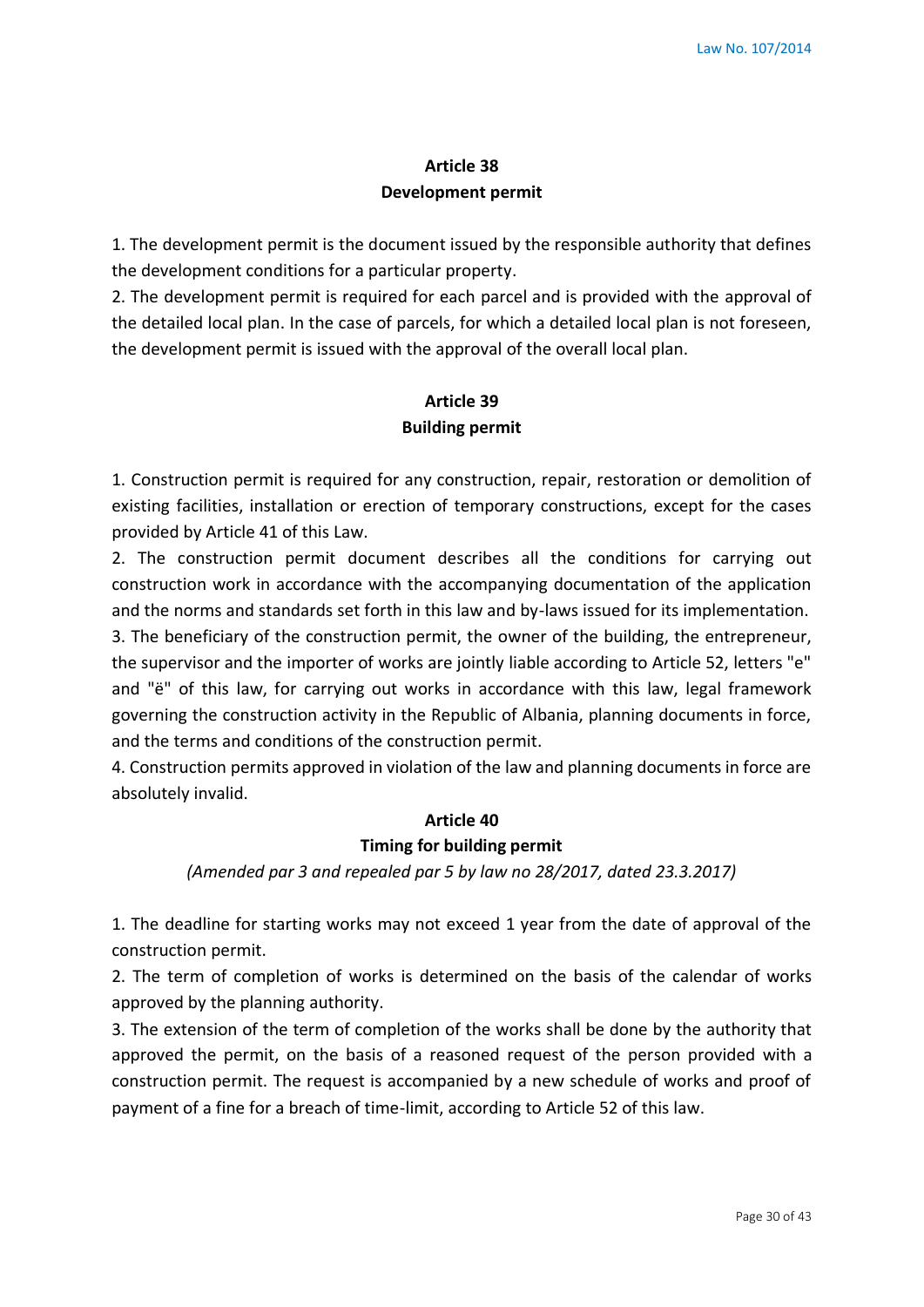4. The request for postponement of the works is deemed to be approved tacitly if the planning authority fails to notify the concerned decision to the requesting subject within the 45-day period from the filing date of the request.

5. Repealed.

6. For works initiated for more than ten years and still unfinished, according to the approved project, the authority responsible for approving the construction permit determines the mode of compulsory construction or decides the demolition or seizure of the building.

#### **Article 41**

#### **Preliminary statement for the accomplishment of works**

1. The development regulation defines the list of constructions, installations and works that, due to non-essential interventions with the facility, the temporary nature of installations or the regulation of development control by another permit or authorization or separate sectoral legislation, do not require the provision with a construction permits and are subject to a preliminary declaration of performance works.

2. In the designated cases, according to point 1 of this article, the written statement deposited with the responsible development control authority, in conjunction with the work project, drafted and signed under the responsibility of licensed professionals, is the only sufficient starting document of construction works.

3. The responsible authority may object to the preliminary statement for the performance of the works by a reasoned decision if it finds that the conditions and legal requirements governing the preliminary statement of works are not respected.

#### **Article 42**

#### **Use certificate**

### *(Amended par 1, 2 and 3 by law no 28/2017, dated 23.3.2017)*

1. At the end of the development process, the planning authority issues the building use certificate that certifies the completion of the works in accordance with the terms of the construction permit, as well as the implementation of the planning and development control documentation criteria.

2. In all cases, the entity carrying out the works issues a statement that the facility is constructed in accordance with the project and the applicable technical conditions.

3. The certificate of use is issued only when the control acts certify the execution of the works, in accordance with the permit conditions, according to the phases and criteria set forth in the legislation on construction works.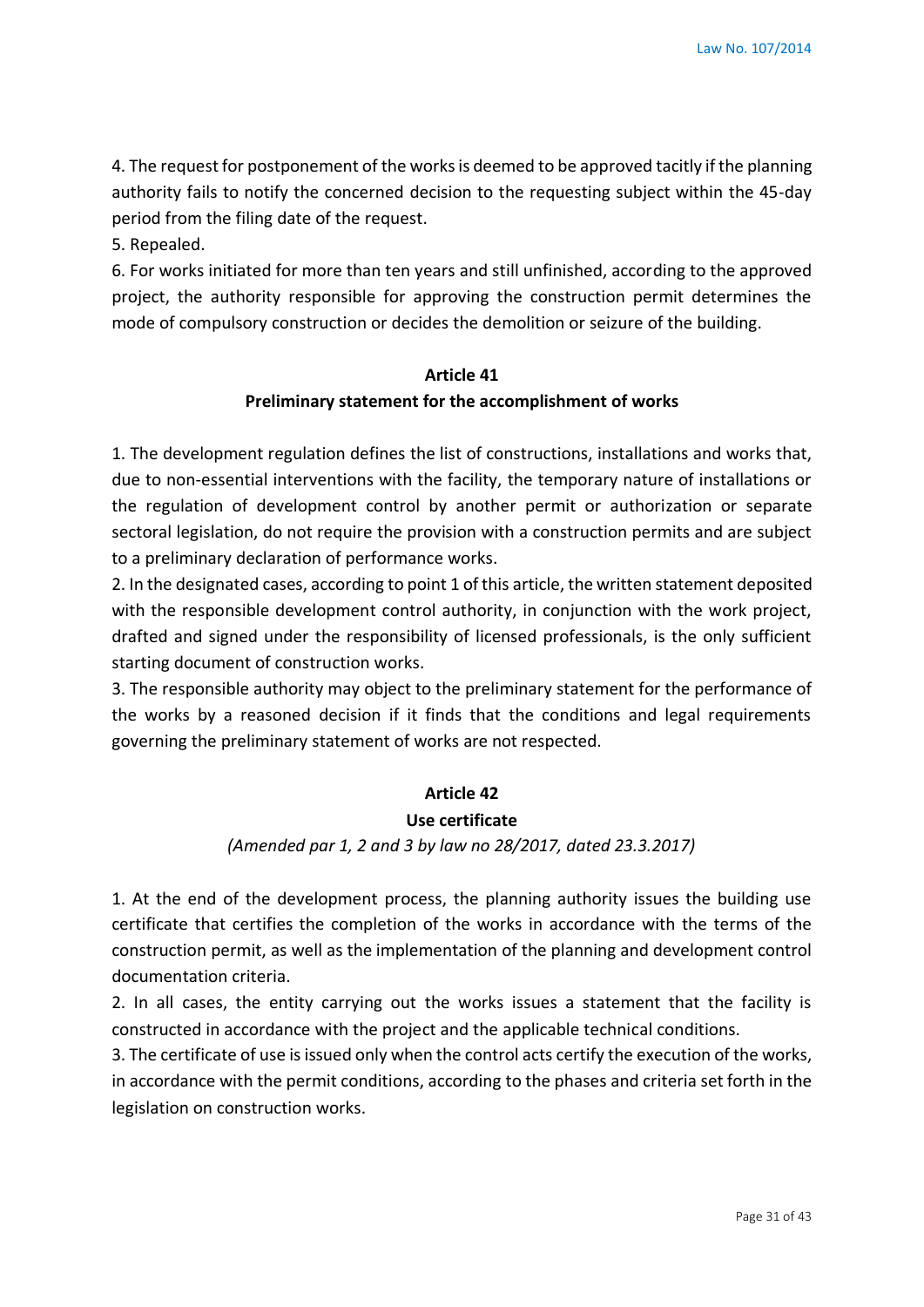4. If the discrepancy of the works being carried out is found with the requirements according to point 3, the planning authority issues the act of finding the non-compliance, while giving suggestions and the time period and, if this time period is not observed, sanctions for ensuring compatibility from the developer.

5. The use certificate is examined and granted according to the procedure and deadlines set out in the legislation on the discipline of construction works. In case no decision has been made within the established deadlines and the person performing the works has fulfilled all administrative acts provided for in the legislation on construction works without violation, the use certificate is considered to be approved tacitly.

6. The tacit approval of the certificate of use does not apply when:

- a) acts of control of works held by the relevant authorities have identified violations of the conditions of the approved permit;
- b) a certificate of use is required for high risk work.

7. The works carried out pursuant to this Law shall be registered, according to the law, in immovable property registers, on the basis of a certificate of use, issued in accordance with the provisions of this law or approved in silence. In the case of tacit approval, the works carried out shall be recorded on the basis of the request of the subject for the certificate of use, the second copy of the inspection document and the administrative acts provided for in the legislation on construction works.

8. In the case of permits covering a construction group, the certificate of use may be given separately for each construction, according to the completion stages of the works specified in the construction permit. The certificate of use for the last construction is given only after the completion of all the infrastructure required by the respective building permit has been completed.

9. Simultaneously with the conclusion of the contract for the transfer of ownership over the works, the builder must submit to the purchaser a ten-year insurance policy with the buyer / buyers and with effect from the date of completion of the works covering the damages to the building, including damages to third parties that derive when, due to land or construction defects, the construction collapses in whole or in part or poses a significant risk of demolition or other serious defects occurring after the conclusion of the ownership transfer contract.

# **SECTION IV DEVELOPMENT CONTROL PROCESS**

# **Article 43 Application for building permit**

*(Amended par 1 and added a sentence in par 3 by law no 28/2017, dated 23.3.2017)*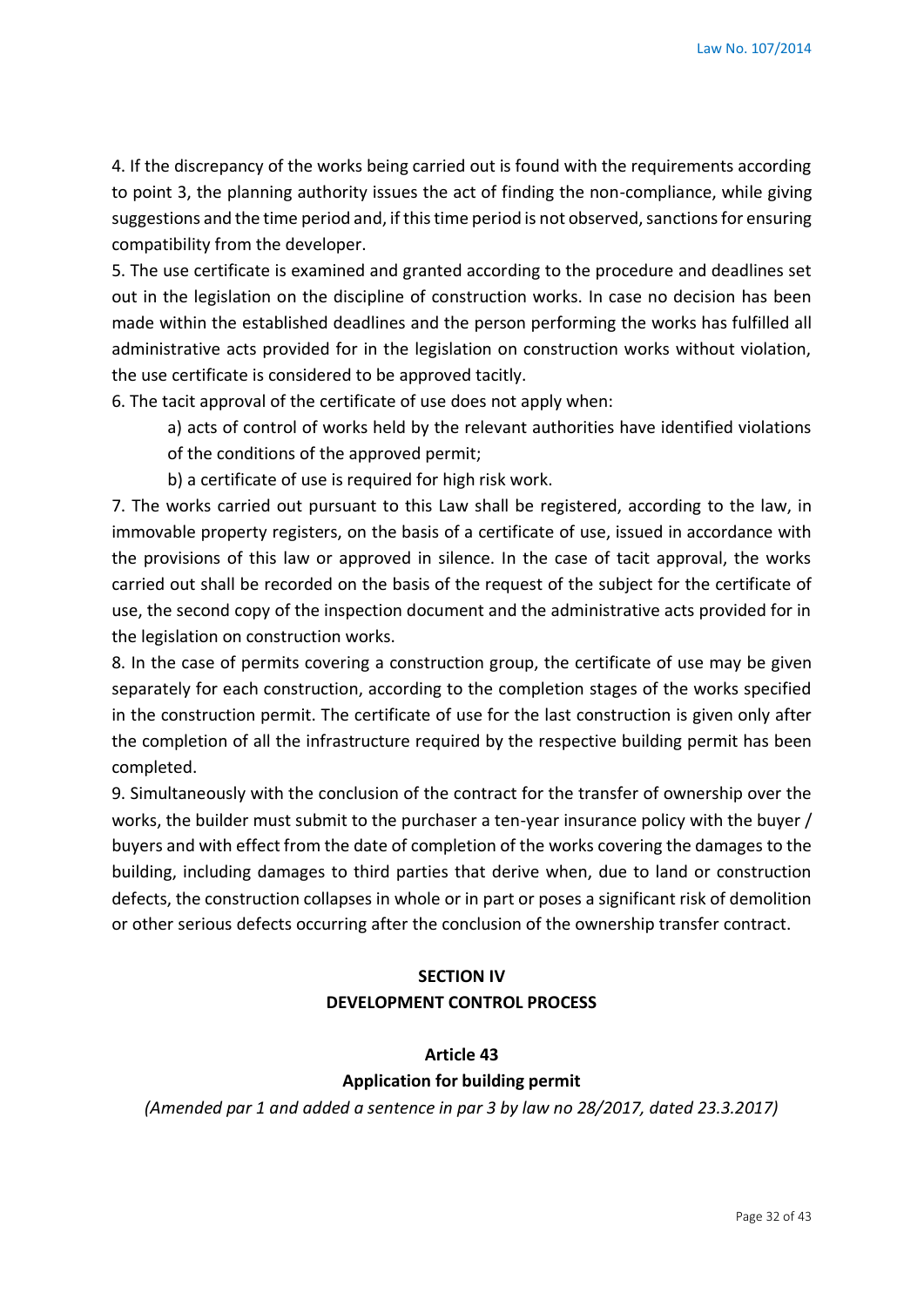1. The application for a construction permit must be carried out through the electronic system of building permits. The Council of Ministers defines the rules for the organization and functioning of the electronic system of building permits.

2. The application for a construction permit contains a detailed description of the works to be carried out and is accompanied by complete construction documentation, including detailed projects, drafted and signed under the responsibility of licensed experts.

3. The development regulation will detail the content of the application form and the complete list of documentation that must accompany the application. The responsible development authority may not establish procedures or requirements other than those provided for in this law and the development regulation for issuing permits in the field of construction.

#### **Article 44**

#### **Examination of the building permit request**

1. The responsible authority, according to Article 27 of this law, examines the application for a construction permit under the one-stop-shop principle, coordinating the work with all the specialized public authorities that should have their say in relation to the application.

2. The responsible authority decides on the construction permit within 60 days from the submission of the application for a construction permit. The development regulation may specify shorter deadlines or differentiated procedures for issuing construction permits, for low impact work on land, or strategic investment for the country.

3. If the responsible authority does not make a decision within the above deadline and the responsible planning structure at the local authority has not given any negative opinion regarding the request, the construction permit is considered to be granted tacitly. Tacit approval does not apply to construction permits that are within the competence of the TCC, as well as for other works, including those with high risk, as defined by the development regulation or are specifically regulated by the applicable legislation.

4. In case of refusal of a request for construction permit or refusal of a preliminary statement for the execution of works, the decision must be reasoned.

# **Article 45 Infrastructure related condition**

1. Before the construction permit is issued, it is mandatory that the main and secondary infrastructure exists in the area where development is proposed.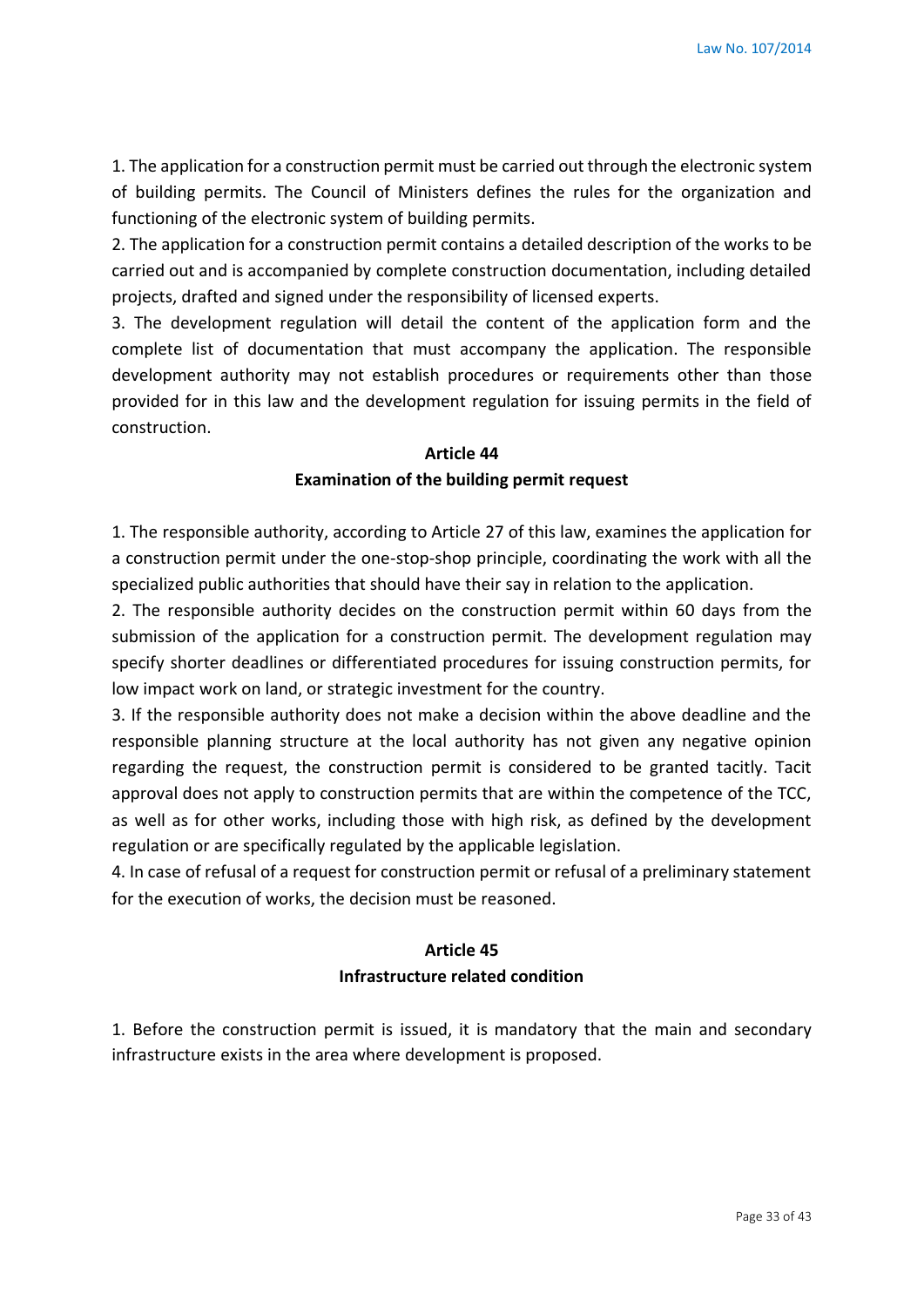2. Secondary infrastructure may also be funded and carried out by the entity seeking to obtain a construction permit after having concluded an agreement with the responsible authority specifying the terms and conditions of the financing and execution.

# **Article 45/1 Environmental adaptability condition**

*(Added by Law no 73/2015, dated 9.7.2015)*

1. All buildings for residences, spaces and services for the public, including parks, squares and roads within the territory of the Republic of Albania, must meet the requirements and eligibility standards for persons with disabilities, in accordance with the provisions laid down in the regulation on the use of spaces on the part of persons with disabilities.

2. The appropriateness of new buildings or under the process of reconstruction, as above, is a condition for obtaining a building permit and a certificate of use, according to the procedures set forth in the Territory Development Regulation.

3. Responsible authorities of institutions providing public services are obliged to provide a basic level of construction appropriateness in the existing environments under their administration.

### **Article 46**

### **New buildings tax of impact on infrastructure**

*(Amended par 1 by Law no 28/2017, dated 23.3.2017)*

1. The infrastructure impact tax from new constructions applies to new developments that, according to this law, require a construction permit and is calculated according to the legislation on the local tax system.

2. The infrastructure impact tax from new constructions is paid prior to the submission of the construction permit document by the planning authority being responsible.

3. The local planning authority does not pay the infrastructure impact tax from new construction for its own developments with public funds.

# **Article 47 Handover of building permit**

1. The construction permit document shall be submitted to the applicant by the responsible authority no later than:

a) 15 days from the date of the decision on the approval of the construction permit by the mayor;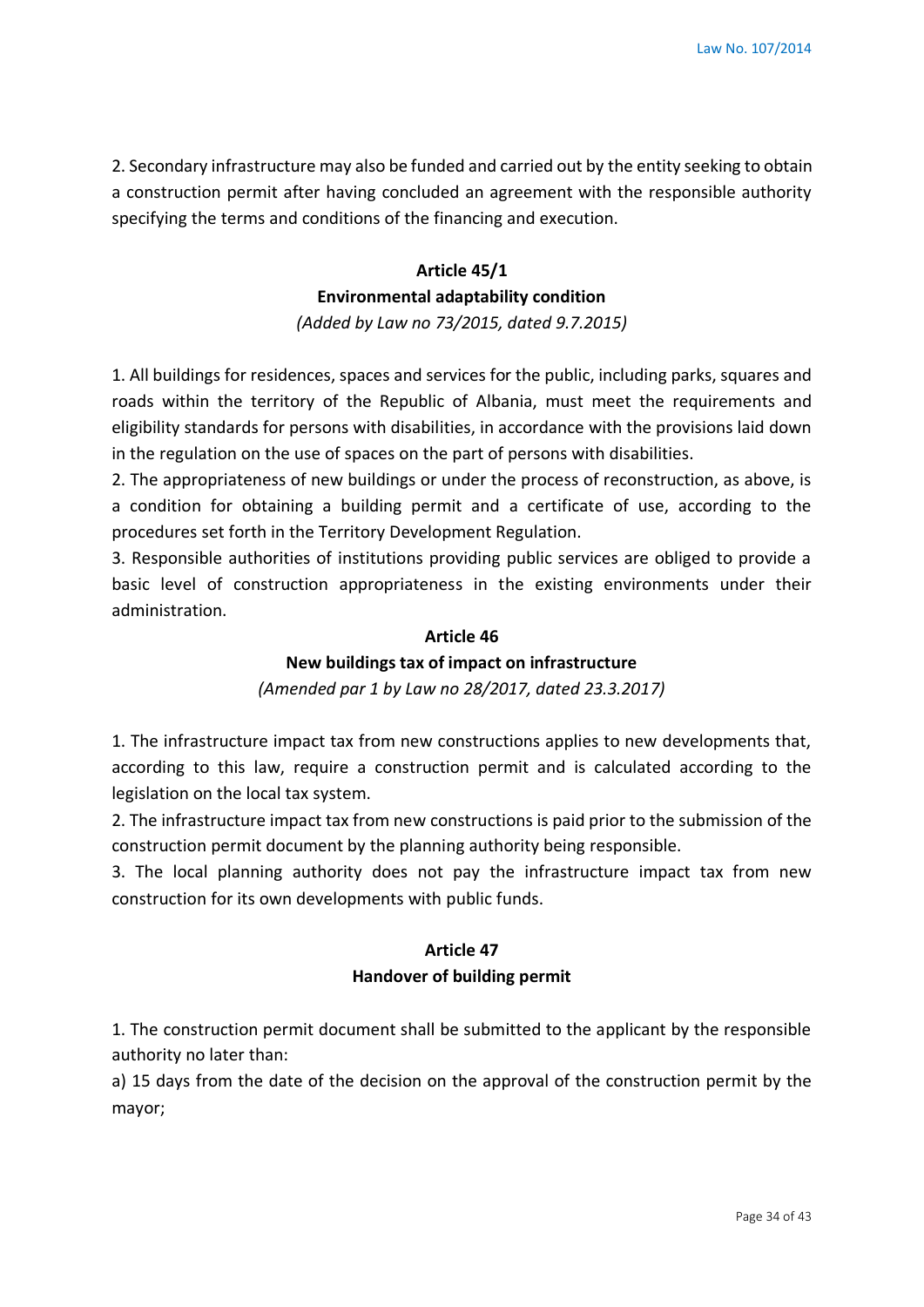b) 30 days from the date of the decision on the approval of the construction permit by the National Council of Territory.

2. Delivery of construction permits is preceded by the performance and delivery of compulsory insurance coverage for civil and professional liability arising from failure to observe legislation and planning documents in force. Responsibilities that are subject to compulsory insurance in the field of construction are detailed in the development regulation.

# **Article 48 Revision of permit conditions**

1. The other conditions of the construction permit and the implementation project may be revised if during the construction works there are unforeseen economic and technical situations that make it impossible to realize the project approved with the construction permit.

2. The review is carried out by the authority that has approved the permit, upon the reasoned request of the subject with a construction permit, accompanied by the relevant report, signed by the designer and supervisor of the works.

3. The other permit conditions and the procedure for their revision, according to the definitions of this Article, are carried out according to the development regulation.

# **Article 49 Development stimuli**

Depending on the type and volume of investments, national or national development priorities or the implementation of previous construction permits in the manner and time period being set out, local authorities may provide for accelerated procedures or development incentives for investors or certain applications.

# **CHAPTER IV**

# **OBSERVATION, INSPECTION, CONTRAVENTIONS AND PENALTIES**

### **Article 50**

### **Observation of developments in the territory**

1. Each planning authority, in accordance with its sphere of jurisdiction and responsibilities, conducts surveys on developments in the territory with a view to studying and evaluating such developments, forecasting risks or trends, preventing harmful developments or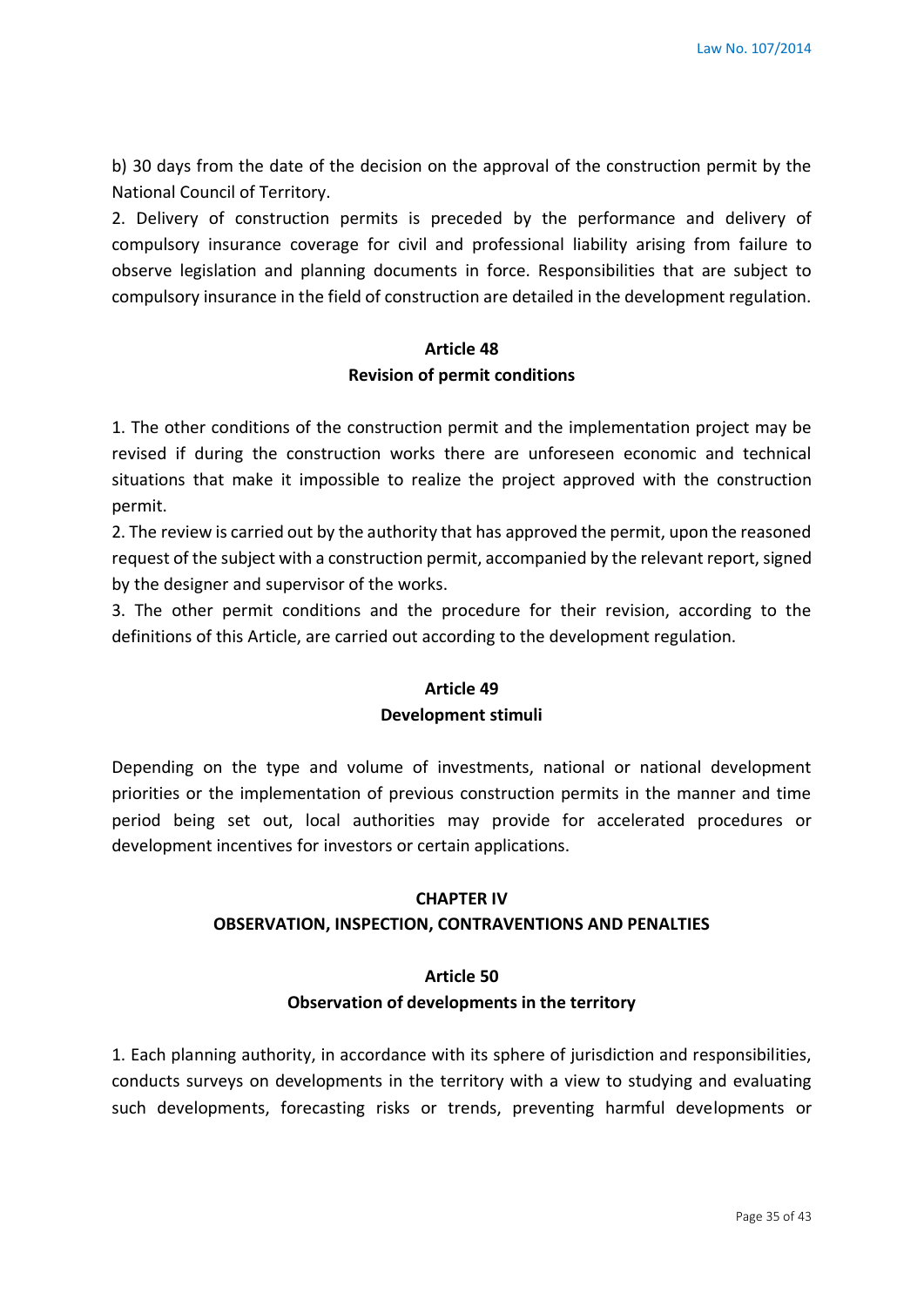undertaking policies, the adoption of documents or the performance of appropriate actions to ensure a sustainable development of the territory.

2. Planning authorities cooperate and co-ordinate actions between them and interact and exchange information and data.

3. Each planning authority shall prepare and publish in the register and according to traditional means of information, by the end of March of each year, the annual report on developments in its administrative territory during the previous year.

4. Based on the reports of other authorities and the observations made by the NTPA, the NTPA prepares and publishes in the register and according to traditional means of information, by the end of June of each year the national report on the developments in the territory during the year previous.

5. The Council of Ministers defines the unified structure of the reports referred to in the above-mentioned paragraphs of this Article.

# **Article 51 Inspection**

1. The inspection has the mission guaranteeing and protecting the national interest for a fair and sustainable development of the territory through the prevention of illegal works and constructions according to this law and the acts issued for its implementation, as well as the punishment of the offenders, who violate the provisions of this law.

2. The inspection for the verification of compliance with legal requirements, according to this law, is carried out in accordance with this law, the by-laws issued for its implementation and the legislation applicable to the inspection of construction in the Republic of Albania.

3. Inspection authorities interact and coordinate the inspection operations between them, as well as with the planning authorities, in order to increase the effectiveness of the inspection. When made aware of the facts, although they may not be within its sphere of jurisdiction and responsibilities, any inspection authority immediately notifies the other responsible or interested authority.

4. Acts issued by inspection authorities during their activity or appeal are published in the register and according to traditional means of information.

5. The summarized data and conclusions of the inspection activity are part of the annual report on developments in the territory.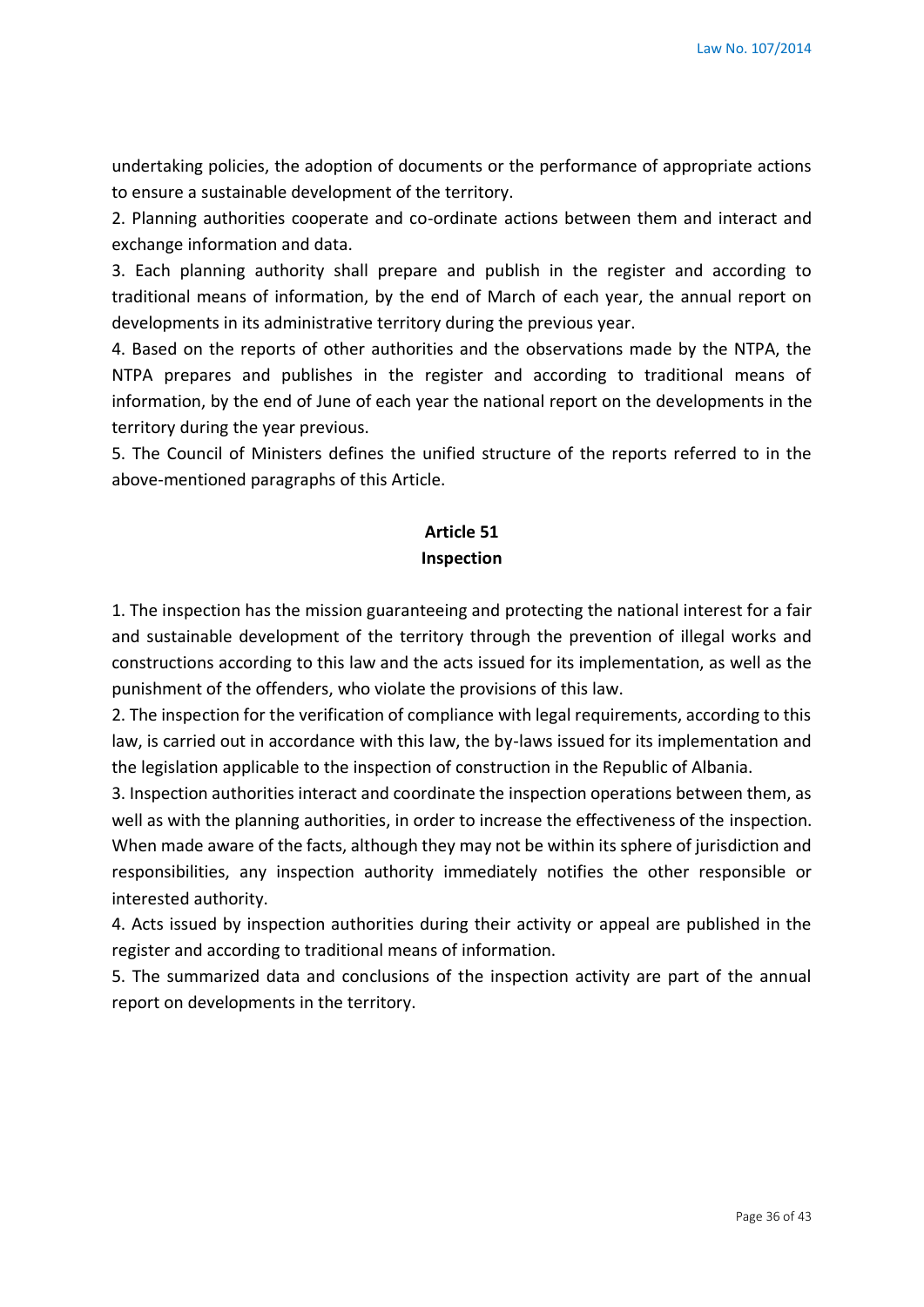#### **Article 52**

#### **Administrative contraventions**

*(Added letter 'h' in par 1 of the law no 28/2017, dated 23.3.2017)*

1. For the purposes of this Law, the following violations shall regardless whether they constituted a criminal offense, constitute an administrative offense and are punishable as follows:

a) Failure to organise the public meeting and consultation pursuant to Article 24 of this law shall be fined from 50 000 ALL up to 100 000 ALL;

b) the violation of the terms of publication in the register of acts and draft acts for which the publication is mandatory under this law is punishable by a fine from 50 000 ALL to 100 000 ALL;

c) the approval of the construction permit and the issuance of the certificate of use contrary to this law or the planning documents in force shall be punished by a fine from 1 000 000 ALL to 3 000 000 ALL. Omissions lacking any legal reference bearing the consequence of tacit approval at variance with the law shall be punishable by a fine from 1 000 000 ALL to 5 000 000 ALL;

ç) Failure to comply with the deadline for submitting a permit document, according to Article 47 of this Law, shall be punishable by a fine ranging from 300,000 ALL to 500,000 ALL;

d) failure to declare works exempted from the obligation to provide a permit, according to article 41 of this law, shall be fined from 50 000 ALL to 150 000 ALL;

dh) violation of the timing for starting or ending of the works, according to Article 40 of this law, shall be fined from 100 000 ALL to 500 000 ALL;

e) the performance of illegal works is punished by a fine equal to the value of the works carried out without permission, but, in any case, not less than 500 000 ALL, and with the destruction or confiscation of the works carried out to the benefit of the public interest.

ë) Completion of project changes or works in violation of permit conditions:

i) without consequences in the creation of surface and building volume additions, is punished by a fine equal to the value of the works carried out without permission, but in any case, not less than 300,000 ALL, the suspension of the works and to the extent determined in the conclusion of the procedure referred to in par 3 and 4 of this Article;

(ii) with consequences in the creation of additional construction volume, is punishable by a fine equal to the value of the works carried out without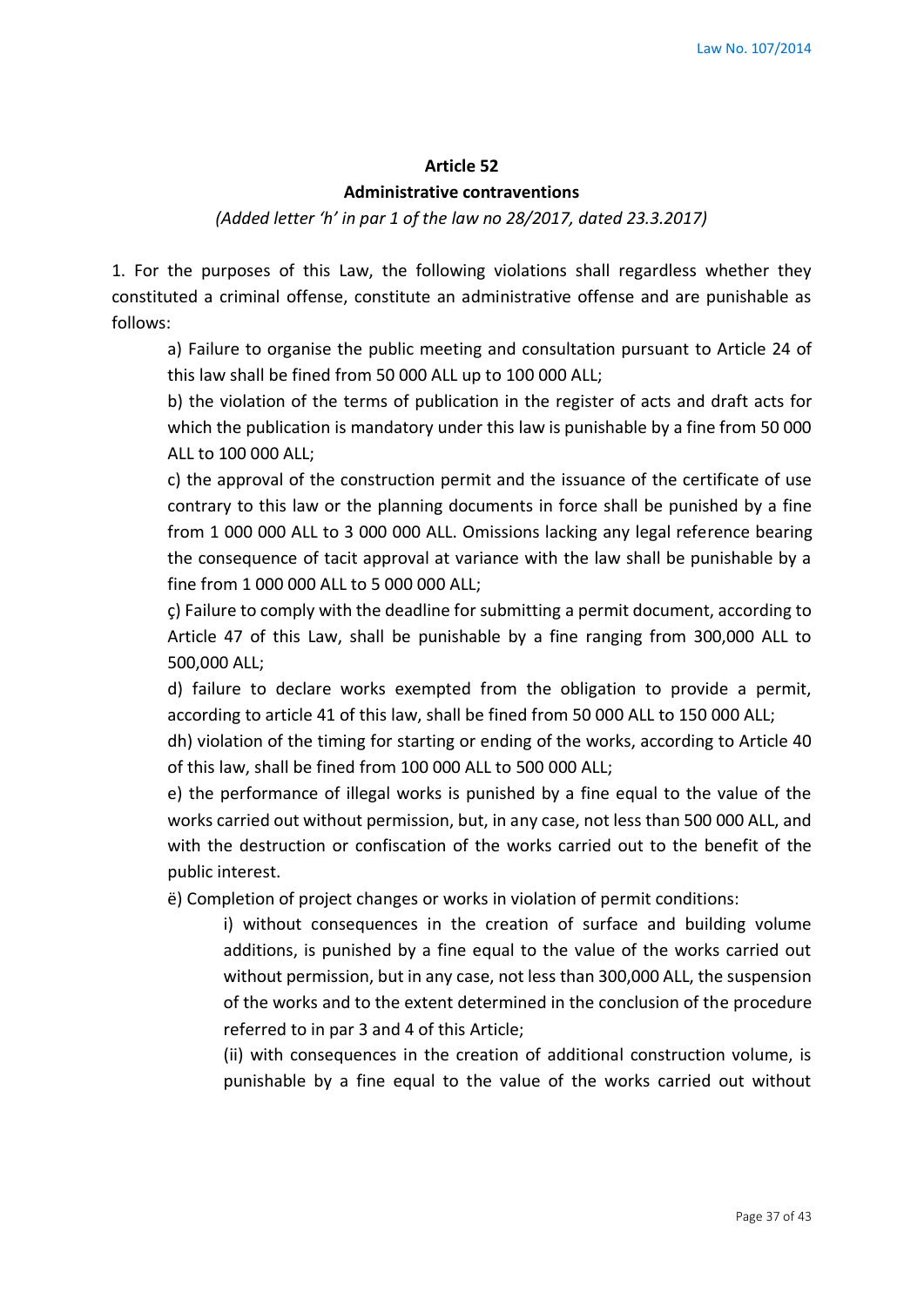permission, but in any case, not less than 500 000 ALL, and with the demolition or confiscation of the works committed without permission.

f) the use of the facility while notbeing granted a certificate of use is punishable by a fine from 300,000 ALL to 500,000 ALL;

g) the continuation of works with the administrative decision for suspension or termination is punishable by demolition and a fine from 10 000 ALL to 20 000 ALL;

gj) drafting a construction project, compiling the respective assessment, the supervision, the execution of works and the inspection of the building contrary to the law, the planning documents or the building permit, regardless of whether it constitutes a criminal offense, constitutes an administrative contravention and is punishable by a fine of 28 000 000 to 3 000 000 ALL.

h) Rejection of construction permit in contravention of applicable legislation is punishable by a fine ranging from 300,000 ALL to 500,000 ALL;

2. The value of unlicensed works, according to par 1, letters "e" and "ë" of this Article, is calculated according to the average cost of construction determined by the instruction of the Council of Ministers.

3. In the case of finding changes in the project or violations of permit conditions, without any consequences in creating additional building volume and additional volume, the inspection authority, in addition to the punishment under sub-par "i" of letter "e" of this Article, suspends the works and sets a deadline of up to 45 days for the entity to apply for a work permit for the project and approval approved by the local authority and notifies thereof the planning authority. The application for licensing is accompanied by technical-legal documentation, technical argument for changes to the project or for non-compliance with the permit conditions and proof of payment of the fine. In case the entity does not apply within the deadline, the planning authority makes a decision, according to par 4 of this Article, regarding the construction.

4. The planning authority reviews the submitted application according to par 3 of this Article and may approve the permission for changes in the project or works out of the permit conditions only if the construction is not inconsistent with planning and development control documents and does not violate the property rights of other persons, as well as the building stability and security. In cases where the construction is in compliance with the above requirements, the planning authority shall make a decision to approve the application and obtain the permit. Otherwise, the responsible authority decides that the changes or works are out of the scope of the permit. When the demolition cannot be carried out without prejudice to the construction part being in conformity with the approved project and permit, the planning authority shall impose a fine equal to twice the value of the work carried out in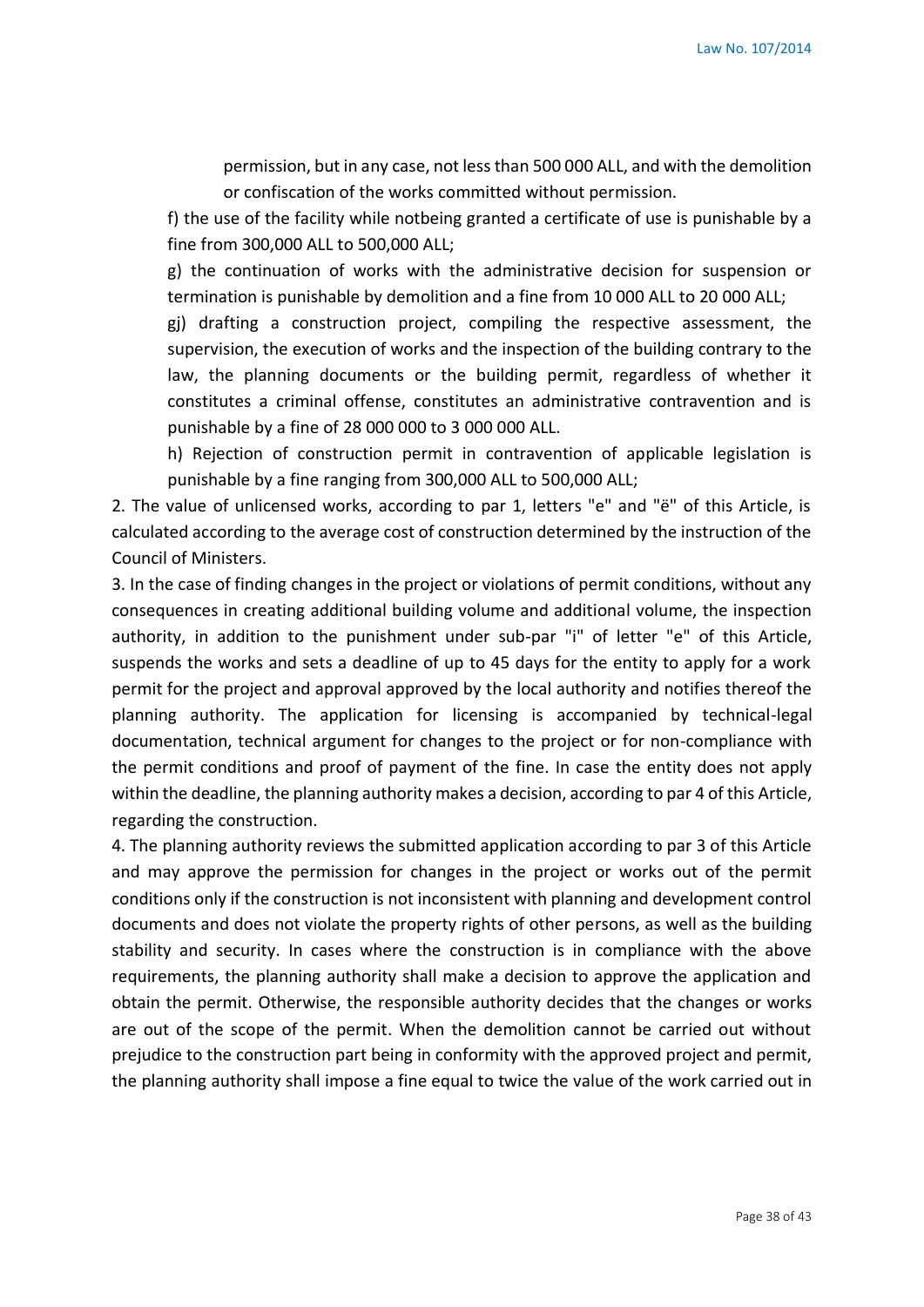violation of the permit but in any case, not less than 1 000 000 ALL. After payment of the fine, the responsible authority approves the construction permit for the respective works.

5. For violations committed by the builder, designer, supervisor and certifying inspector, the control structures immediately submit a request for the removal of the license. The relevant authorities are obliged to take a decision to remove the license within five days. The entity, the license of which is lifted, may no longer be provided with the same license for the next 5 years.

6. The decision to demolish the buildings also includes the obligation of immediate demolition of the building and the return of the land to the previous state at the expense of the offender. 7. For violations constituting a criminal offense, the inspection authorities, in addition to the punishment for the perpetrators ascertained, under this article, shall immediately file a criminal report.

8. Provisions foreseen in this section for unauthorized constructions shall also apply in the case of the revocation of a construction permit by a court or competent authority decision.

# **Article 53 Enforcement of penalties**

1. The fines determined in accordance with Article 52 of this law shall be imposed by the responsible inspection authority.

2. The national inspection authority decides, according to Article 52, of this law, for violations found at the national level, according to the definitions of this law.

3. The national inspection authority shall check the implementation of the provisions of this Law by the local inspection authority and perform its duties on matters of national importance in the planning and control of the development of the territory when it finds a violation of the provisions of this law and when they are not exercised by the local inspection authority.

4. The national inspection authority, when it finds that the principle of national interest for the development of the territory is violated by illegal constructions, proceeds in compliance with the provisions of the applicable legislation on issues and areas of national importance.

5. The amount of the fine shall be determined, in any case, in a proportionate manner with the nature of the offense ascertained, with the responsibility and participation in the decisionmaking of the official or the offender and whether the offender is a recidivist or not. 6. In case of repeated misdemeanor, the offender is fined twice the fine value.

7. The procedures for finding a violation, notification of the offender, decision, appeal and other administrative measures regarding the violations of this law, as well as the execution of the punishment shall be regulated according to the provisions of the applicable legislation regulating the construction inspection.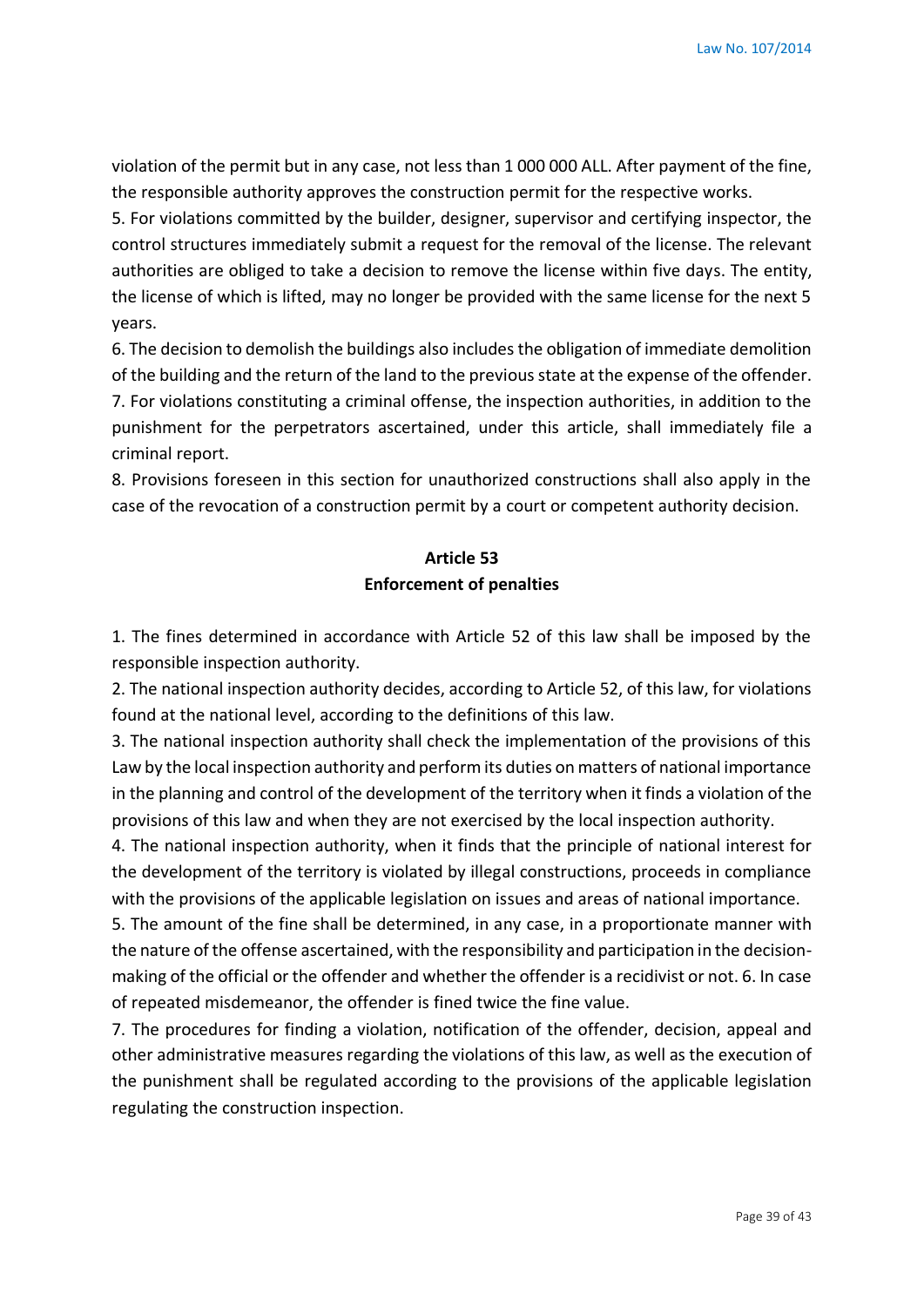# **CHAPTER V NATIONAL TERRITORY PLANNING REGISTER**

#### **Article 54**

#### **National Territory Planning Register**

*(Amended letter 'b' of par 1 of this law 28/2017, dated 23.3.2017)*

1. The basic functions of the registry are:

a) recording legal and physical information of public and private rights or restrictions on land and the transformations it faces due to development;

b) notification, in the form and appropriate format, of draft acts and acts related to territorial planning;

c) any other function that may be provided by law.

2. The operation and use of the registry do not avoid the obligation to publish, according to other traditional means of information, if provided by law.

#### **Article 55**

#### **Organization and functioning of the register**

1. The information in the register is organized according to an integrated network of multipurpose land-based databases and developments in it, independent and interoperable between them. The responsible authorities construct, administer and maintain their database, a constituent part of the registry, in accordance with a common geodetic technical platform, platform and standards for GIS to ensure compatibility and interoperability between them and the exchange and use of recorded information in them.

2. The data published in the register are freely accessible by the public via electronic communication with the Internet, except those that are legally protected. As a rule, access to the registry is free of charge and the content of the acts contained therein is public. For certain services a fee may be levied, for which the public is informed in advance.

3. GIS state fundamental data are administered by planning authorities and other public institutions at national and local level, according to the responsibilities set out in this law and the applicable legislation. Each planning authority records sector data in the register and publishes them.

4. National and local planning authorities and other public institutions contribute proportionally to the establishment, administration and maintenance of the registry.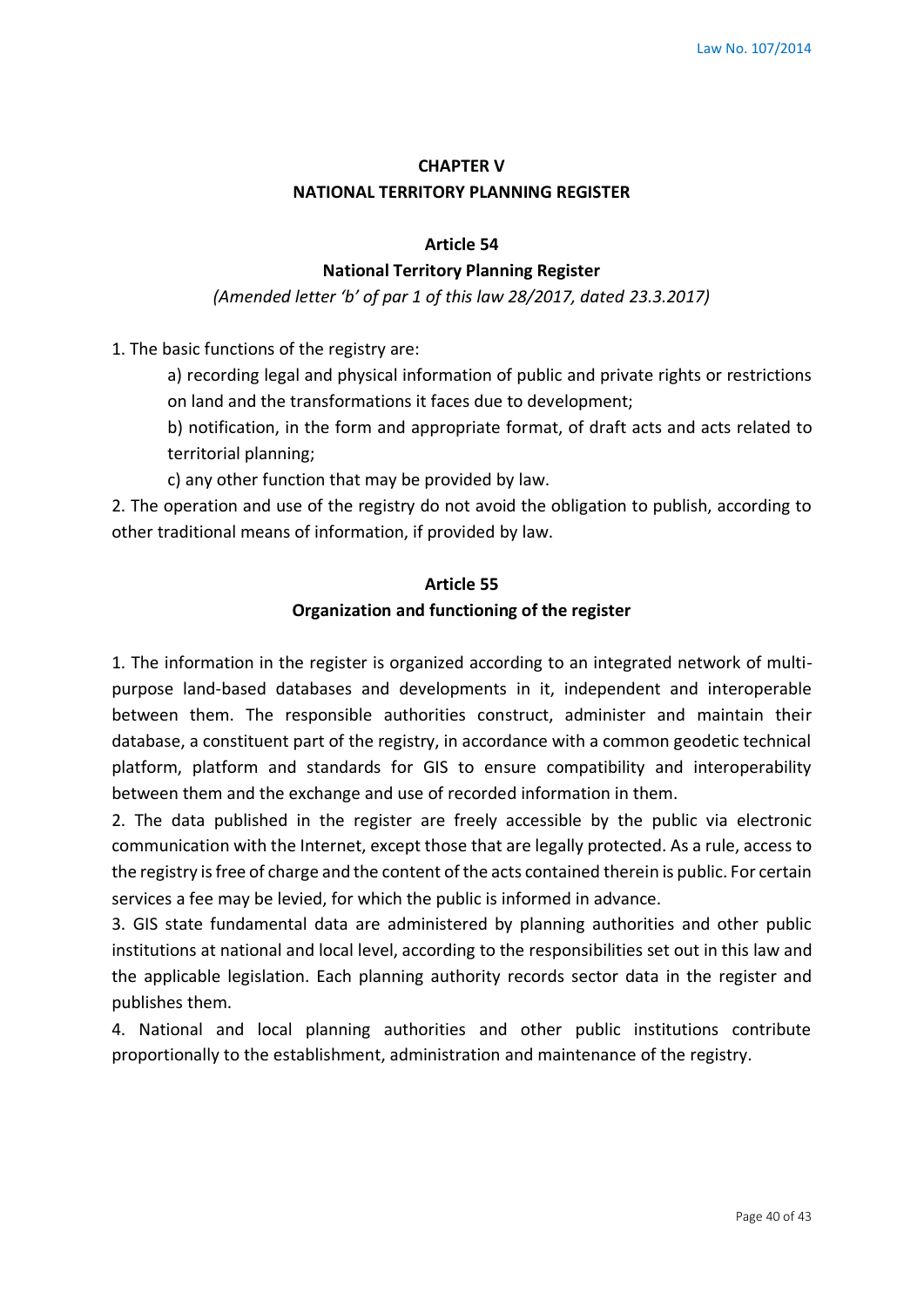# **Article 56**

### **Publication in the register**

### *(Amended par 1 by Law no 28/2017, dated 23.3.2017)*

1. All draft acts or approved acts related to planning, including the accompanying documentation and remarks or proposals during planning coordination are mandatory for publication, except those types which:

a) are excluded by law;

b) are internal acts of a national or local authority;

c) are acts or accompanying documentation, the publication of which is prohibited by the legislation in force.

2. The publication in the register, when not otherwise provided by law, is a necessary and sufficient condition for the entry into force of the act.

3. Notwithstanding the definitions of par 1 of this Article, any act that is not mandatory for publication, literature, methodology, studies and any public interest notice may be published in the register at the initiative of the responsible planning authority.

4. Unless otherwise provided in this law, draft acts and acts that are mandatory for publication in the register shall be published in the register within 10 days of the date of the respective decision.

### **Article 57**

### **Rules for registration**

#### *(Repealed letter 'ç' by law no 28/2017, dated 23.3.2017)*

Pursuant to the above-mentioned provisions of this chapter, the Council of Ministers issues sub-legal acts for the approval of:

a) rules for the support with the financial resources of the national and local planning authorities and other public institutions regarding the maintenance and operation of the registry;

b) the common geodetic and GIS structure and standards;

c) rules for the creation, administration, storage and maintenance of data and the structure and format of the registration;

ç) Repealed.

d) network connection rules and mutual data transfer between planning authorities and other state institutions;

dh) the obligations and rights of the national, regional and local authorities of the planning of the register;

e) the relevant services and fees for them.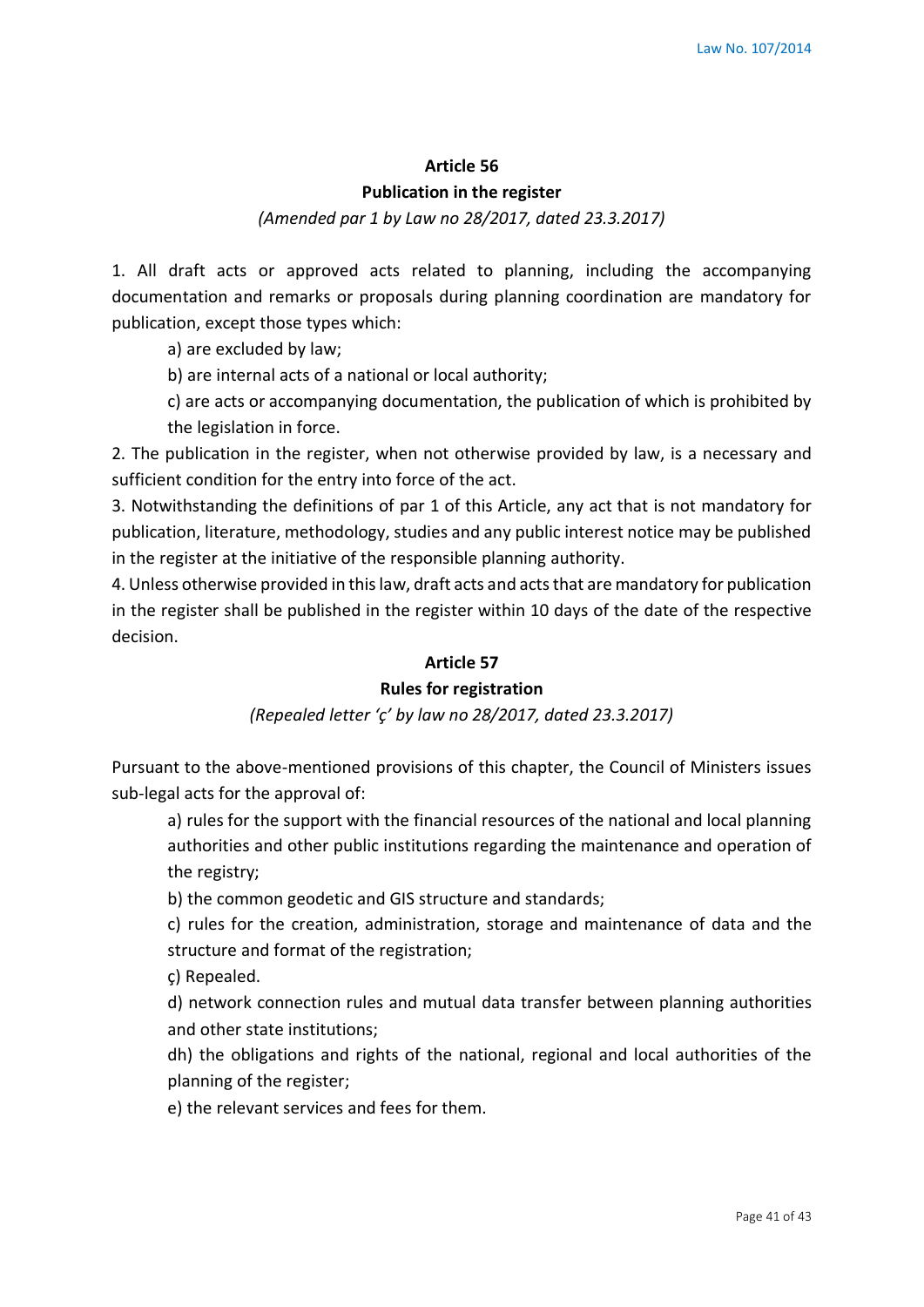# **CHAPTER VI TEMPORARY AND LAST PROVISIONS**

# **Article 58 Drafting planning documents**

1. The Council of Ministers is tasked to approve the National General Plan no later than 20 months from the date this law enters into force.

2. The planning documents, which are in the process of drafting at the time of entry into force of the National General Plan, are subject to the review process in accordance with it.

3. The local planning authorities are tasked to approve the local planning documents no later than 2 years from the date this law enters into force.

4. For the planning documents, which are in the process of drafting at the moment of entry into force of this law, the provisions of this law shall apply.

5. In order to set up an integrated national planning system, the NTRA is tasked with carrying out an analysis of existing documents, assessing the planning documents that are necessary for the entire territory of the Republic of Albania, and calculating the costs and deadlines necessary for their design.

# **Article 59 Development control documents**

1. Requests for development / construction permits in the process of review at the moment of entry into force of this law shall be evaluated in accordance with the provisions of this law. 2. The development / buildings permits approved before the entry into force of this Law shall be implemented in accordance with the relevant permit conditions.

3. The submission of a construction permit document for permits approved before the entry into force of this law shall be completed within 15 days from the entry into force of this law. 4. The extension of the permit time period and the change of the implementing entity for the construction permits approved before the entry into force of this law shall be performed according to the provisions of this law.

# **Article 60 By-legal acts**

The Council of Ministers is assigned, within 6 months from the entry into force of this law, to issue by-legal acts in accordance with the relevant articles of this law.